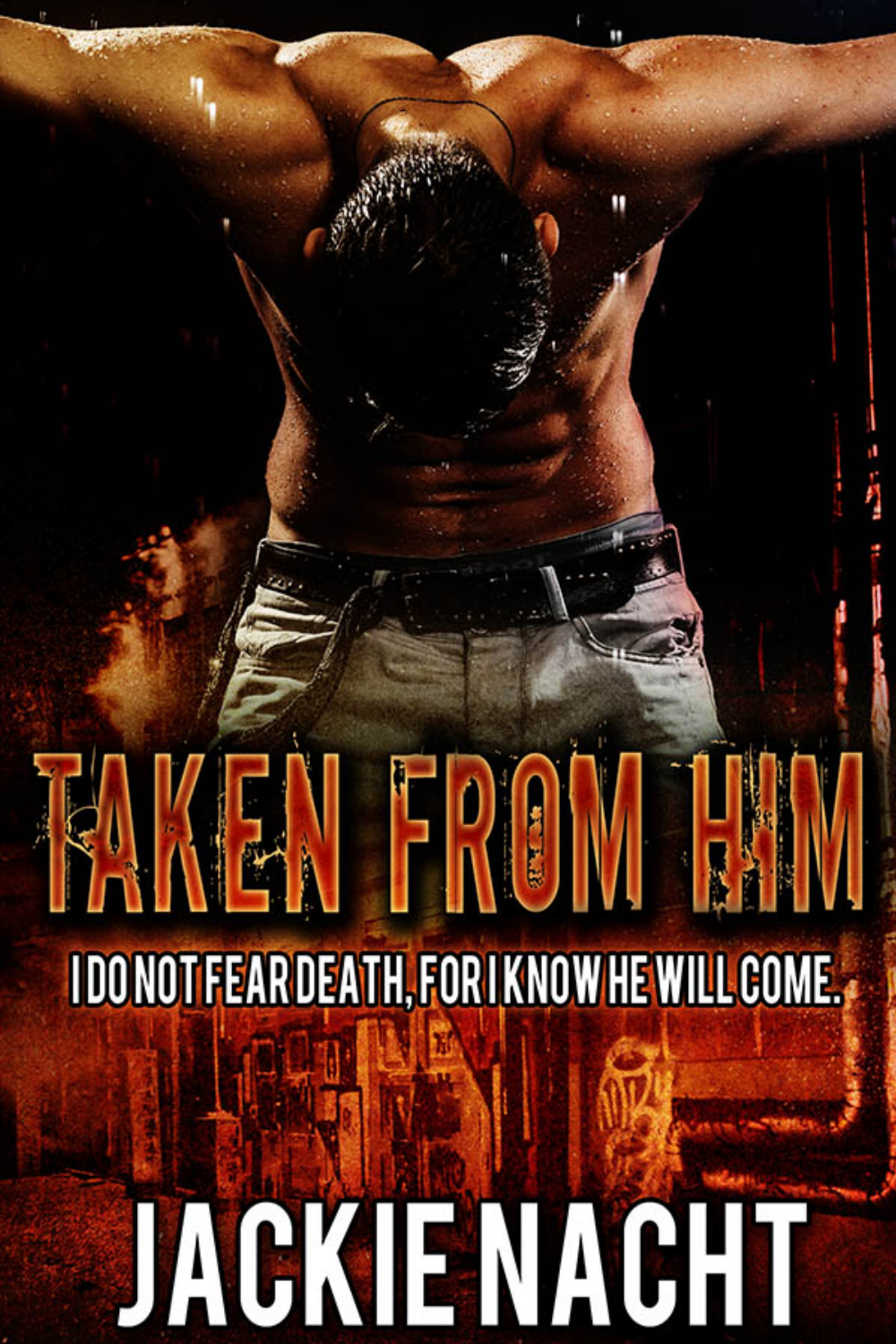### **Table of Contents**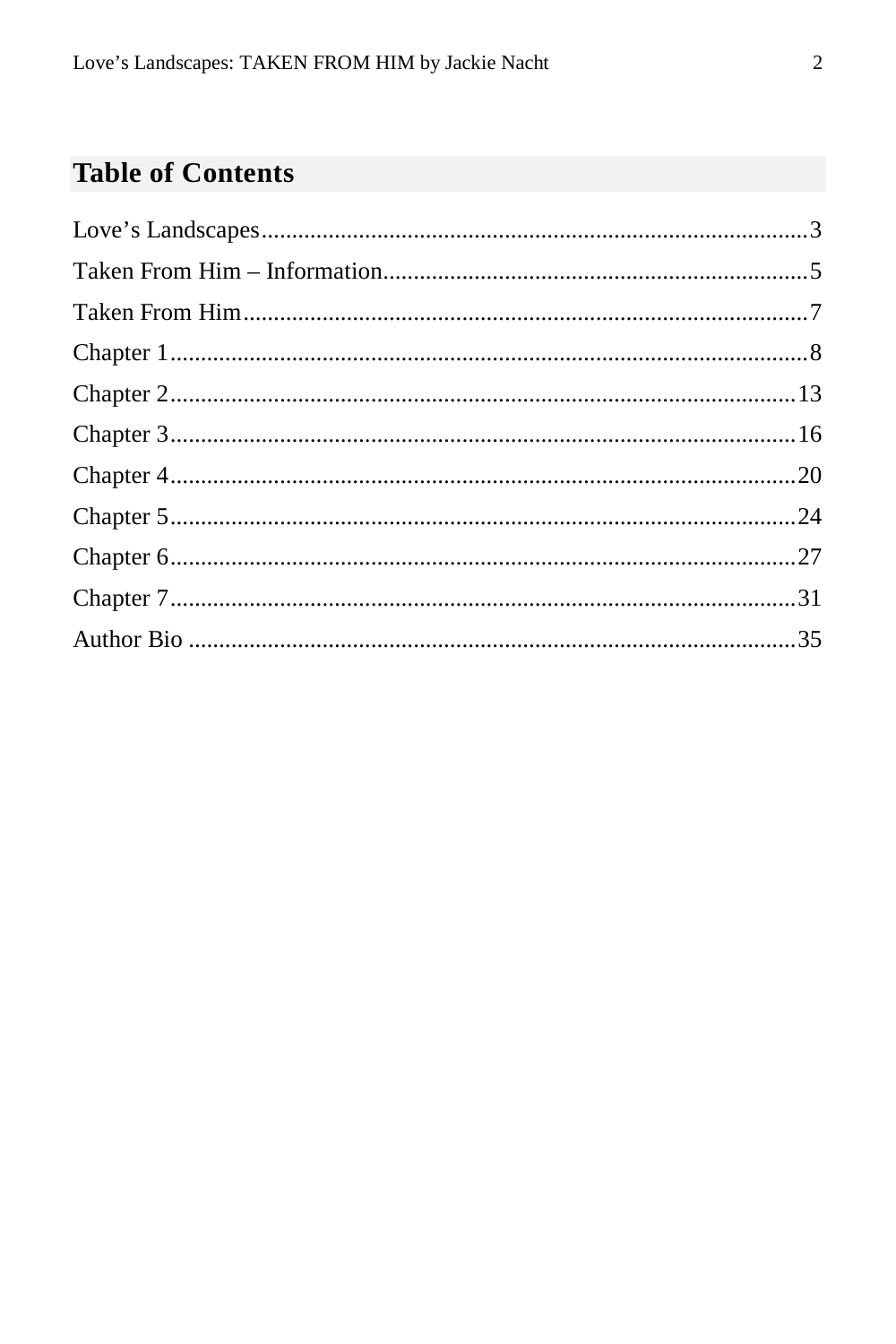# <span id="page-2-0"></span>**Love's Landscapes**

*An M/M Romance series*

# **TAKEN FROM HIM**

## **By Jackie Nacht**

### **Introduction**

The story you are about to read celebrates love, sex and romance between men. It is a product of the *Love's Landscapes* promotion sponsored by the *Goodreads M/M Romance Group* and is published as a gift to you.

### **What Is Love's Landscapes?**

The *Goodreads M/M Romance Group* invited members to choose a photo and pen a letter asking for a short M/M romance story inspired by the image; authors from the group were encouraged to select a letter and write an original tale. The result was an outpouring of creativity that shone a spotlight on the special bond between M/M romance writers and the people who love what these authors do.

A written description of the image that inspired this story is provided along with the original request letter. If you'd like to view the photo, please feel free to join the [Goodreads M/M Romance Group](http://www.goodreads.com/group/show/20149-m-m-romance) and visit the discussion section: *Love's Landscapes*.

No matter if you are a long-time devotee to M/M Romance, just new to the genre or fall somewhere in between, you are in for a delicious treat.

### **Words of Caution**

This story may contain sexually explicit content and is **intended for adult readers.** It may contain content that is disagreeable or distressing to some readers. The *M/M Romance Group* strongly recommends that each reader review the General Information section before each story for story tags as well as for content warnings.

This story is a work of fiction. Names, characters, places and incidents are the products of the author's imagination or are used fictitiously. Any resemblance to actual events, locales, or persons, living or dead, is entirely coincidental.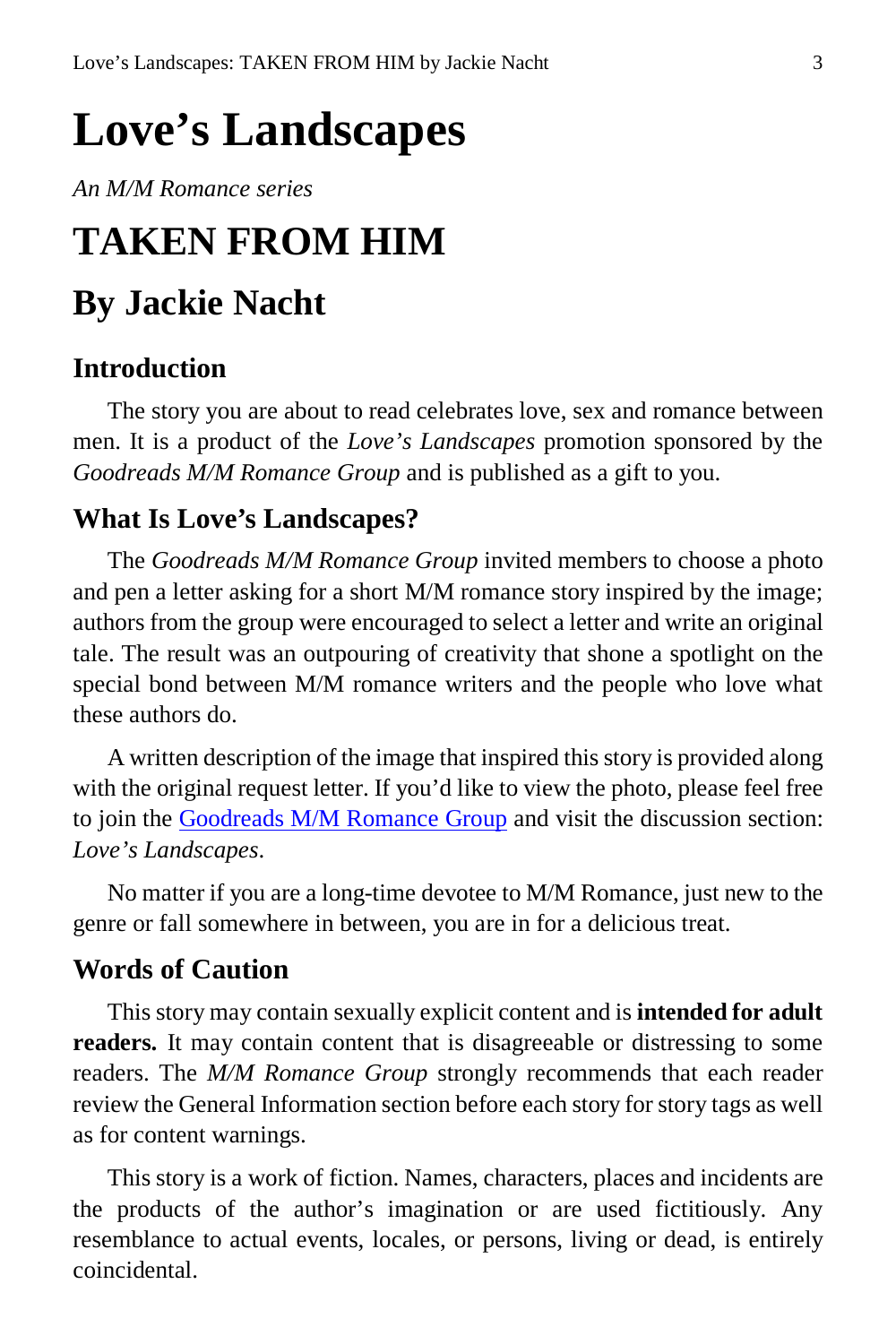All rights reserved worldwide.

This eBook may be distributed freely in its entirety courtesy of the Goodreads M/M Romance Group. This eBook may not be sold, manipulated or reproduced in any format without the express written permission of the author.

Taken From Him, Copyright © 2014 Jackie Nacht

Cover Art by Carmen Waters

This ebook is published by the *M/M Romance Group* and is not directly endorsed by or affiliated with Goodreads Inc.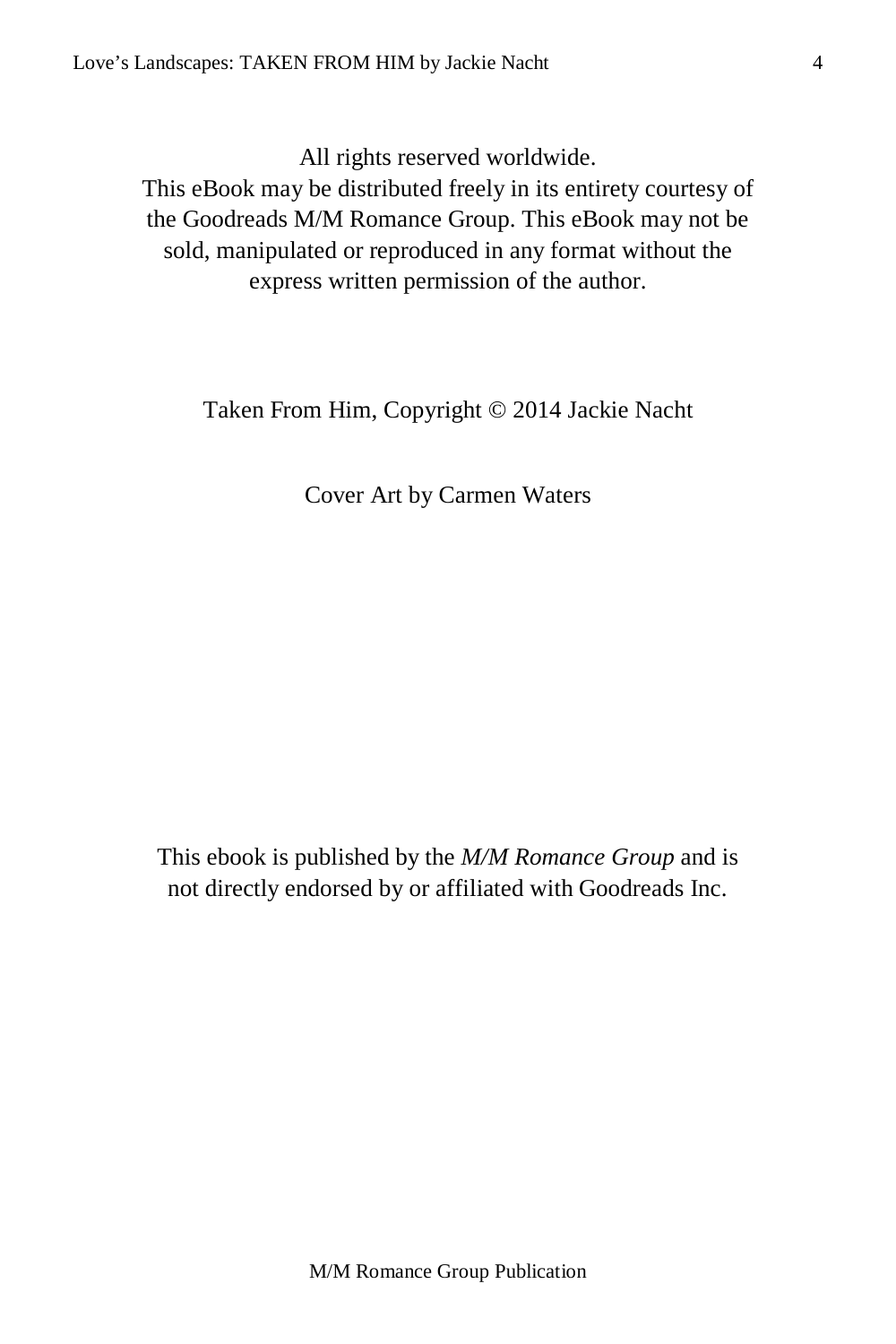# <span id="page-4-0"></span>**TAKEN FROM HIM**

# **By Jackie Nacht**

### **Photo Description**

An extremely handsome, lean, muscular man with black hair stands with his hands overlapping and his eyes downcast. Around his neck is a stunning necklace of silver and rubies that trail down to the top of his abdomen.

### **Story Letter**

### *Dear Author,*

*I am the ever obedient pet of the Vampire King. I live only for him and though he is harsh to me in the presence of others, he never fails to let me know how much I really mean to him in private. I know his cruelty is only to stave off his enemies. Something I am more than happy to play along with because I would never want to be the thing that is used against him.*

*You see, I am a bastard mutt, born from a human woman and passing vampire father, the lowest, seen as dirty by the 'true' vampire community. Neither accepted by humans nor vampires. I was left to die as a child, unwanted by my mother but somehow I survived on the streets and through a miracle, was found by his highness as I finally lay dying on the side of the street over two years ago.*

*I'm soon to be 28, an age in which he feels will be the time to make me a full vampire. I ache for that day to come, for though I age slower than a mortal I will still grow old and die, while he will continue to live on. I am glad, after many fights, he has agreed to make me his and turn me so we can be together in immortality. I do not need to be accepted by his coven, though they'd probably treat me better once I am fully vampire, I just want to be with him forever. I am his whole world and he his mine.*

*One day I am taken from him, someone close to him has betrayed him and knows his only weakness is me, and though I am hurt and they continue to hurt me for information that will never be theirs, I do not fear death. For I know he will come, because there is something they seem to have forgotten… The way he was before he found me. Ruthless and unforgiving. The epitome of Evil. Their world will crumble before his wrath. For ever daring to betray him, I, for one, can hardly wait to see their fear when he comes to annihilate them all. Snuffing*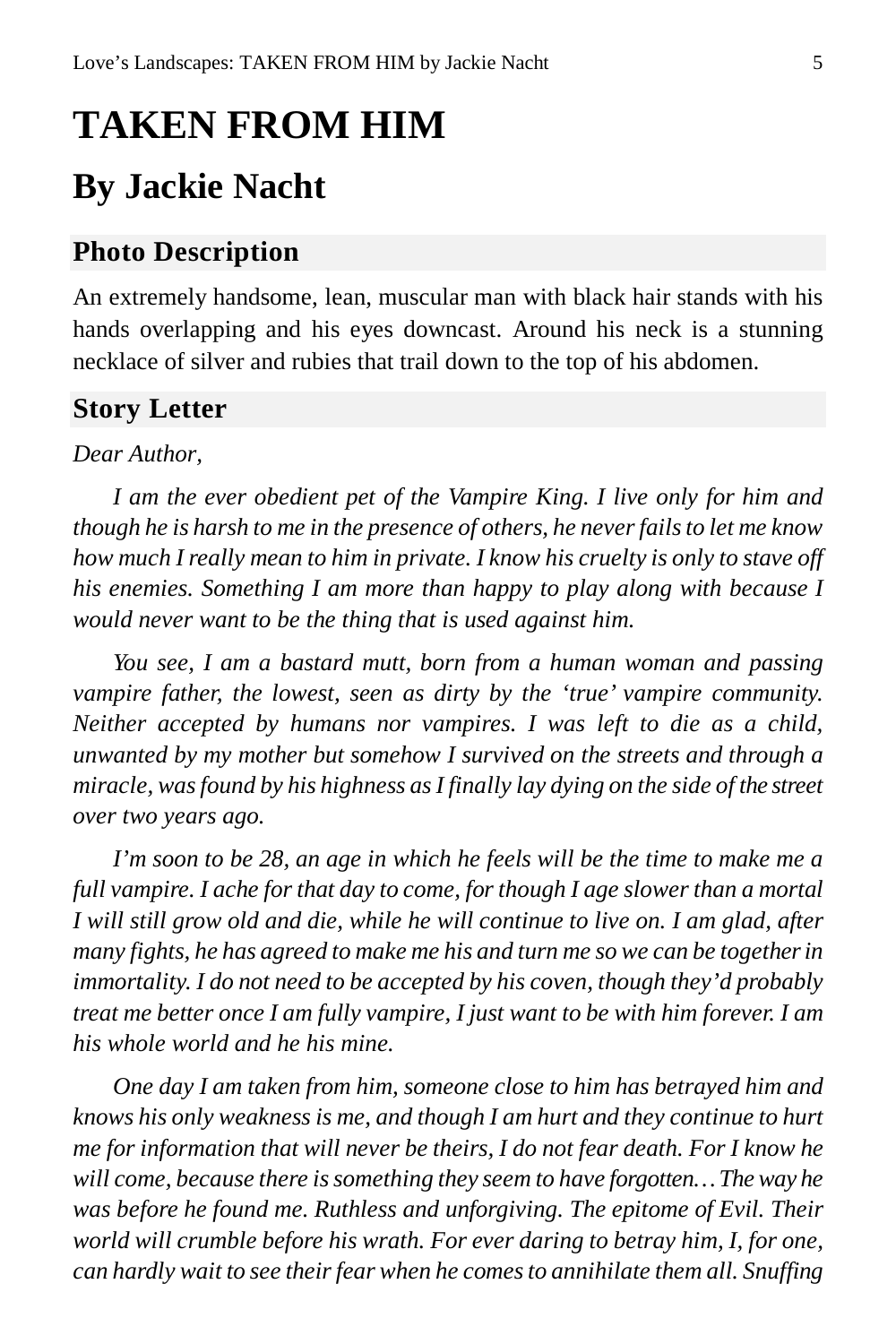*them out like death itself. He may have a weakness in me, but he is still the millennium-old Blood Lord.*

*Death is coming…* 

*Please, tell my story of love, survival and eternity.*

*Sincerely,*

*Neko*

*PS. Please be a HEA! The only must! lol…*

*Hoping for modern time... though if it doesn't fit with how you see the story, I am more than Ok with any changes! <3*

*Thank you so much! Other than HEA, pretty much anything goes! I'm not really picky! <3 heh…*

### **Story Info**

**Genre:** paranormal

**Tags:** vampires, immortal, abduction, captivity, revenge, HEA, coven/secret societies, dark and gritty, hurt/comfort, soulmates

**Content Warnings**: graphic violence, torture

**Word Count:** 10,591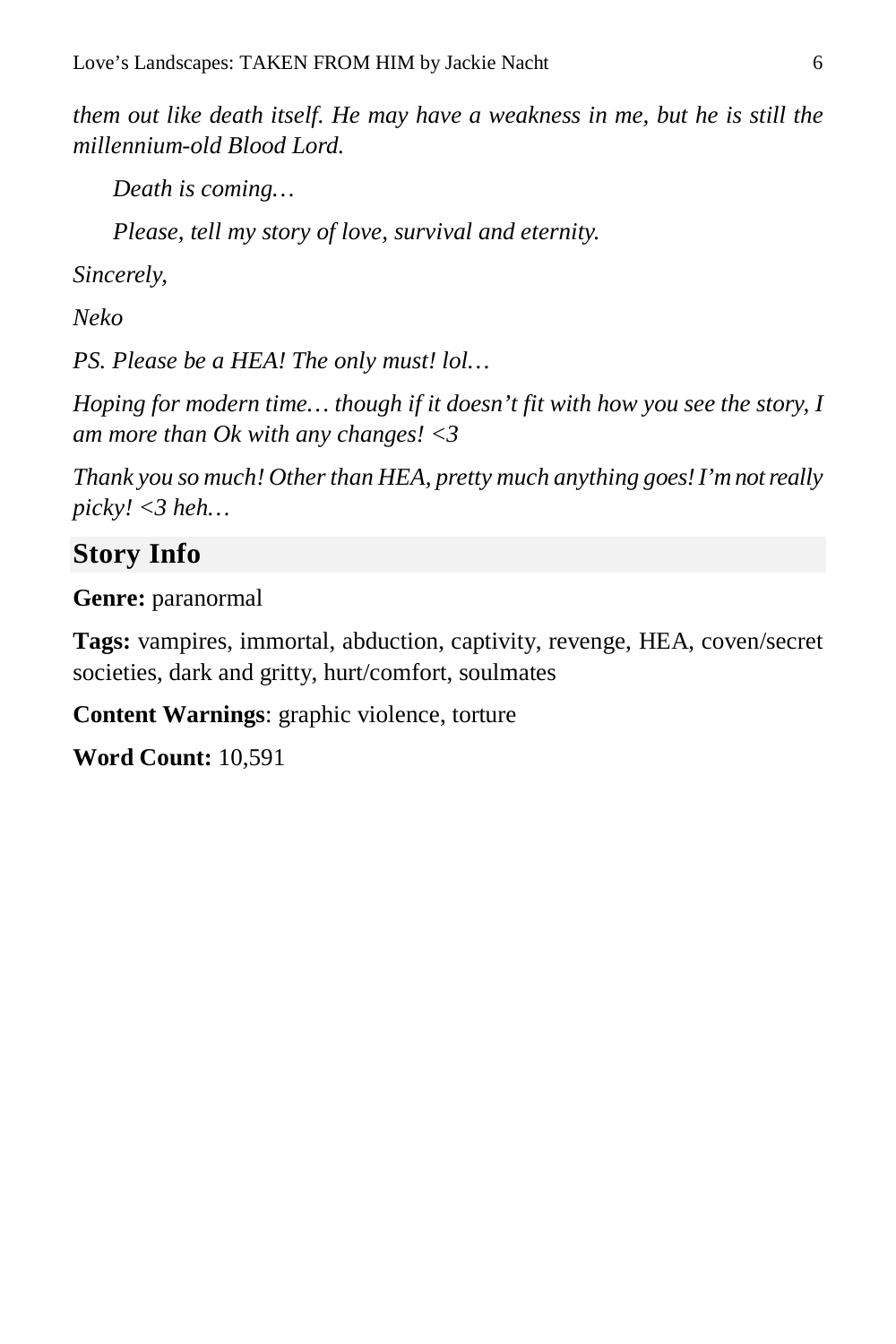# <span id="page-6-0"></span>**TAKEN FROM HIM**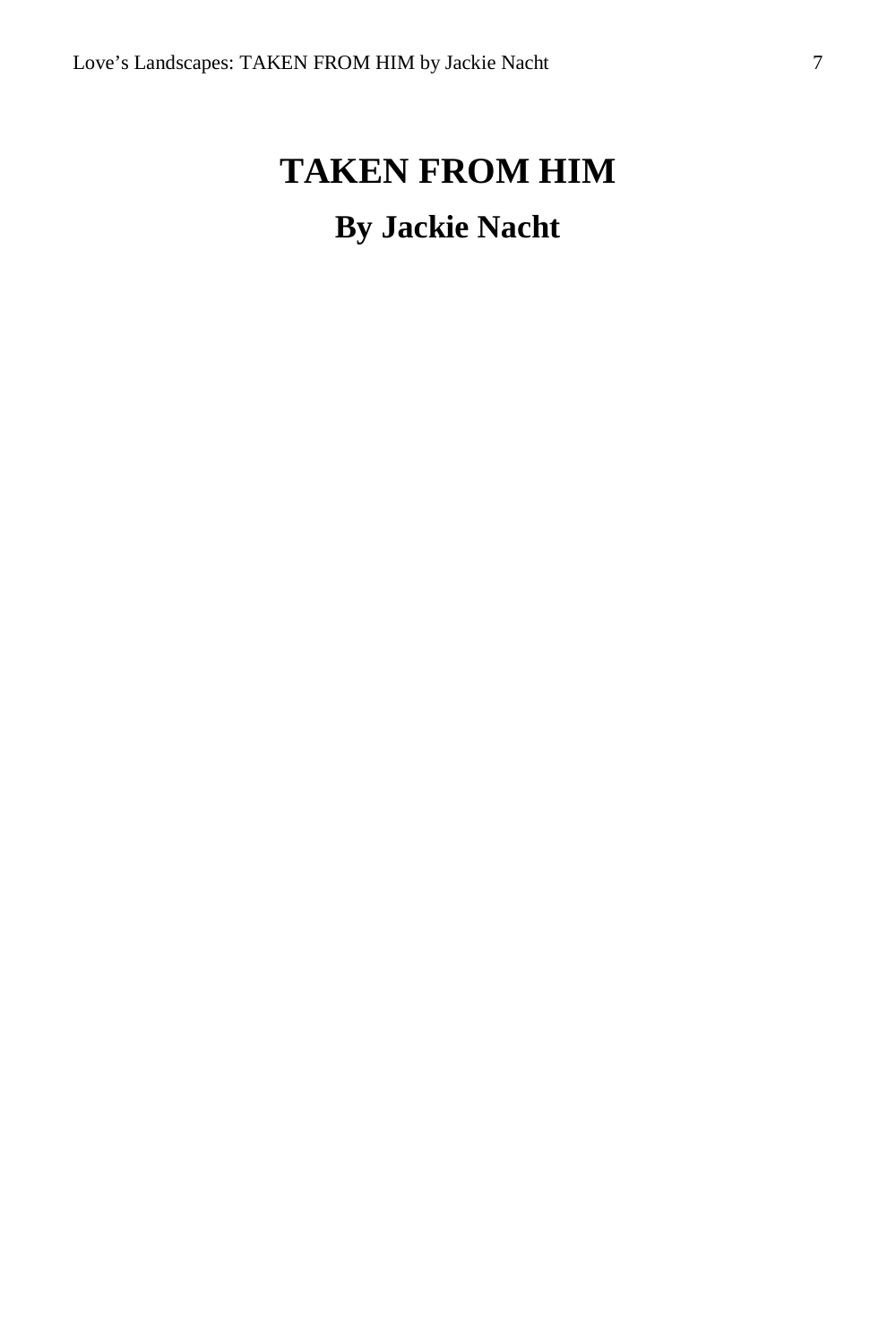<span id="page-7-0"></span>Liam stumbled along the dark, filthy alley. A bastard halfling getting what he finally deserved, death. He knew it was coming. The world wasn't blind. Humans knew that vampires existed, and along with that, there were halflings like Liam.

Oh, how he wished he had never been born. Holding the wound at his side, he could feel the hot blood spill between his fingers. At twenty-six, someone had finally done what so many others had wanted to do upon seeing him: kill him.

Humans couldn't help him, and vampires—well, he was considered viler than the garbage that littered this alley to them. They wished him dead; he was considered a shameful mistake to both humans and vampires.

A wave of dizziness hit him hard, and suddenly the ground came up and hit him in the face, or at least that's what it felt like. His cheek exploded in white hot pain as his face hit the pavement. Moaning, he rolled onto his back.

This was a fucking horrible way to go. He was going to die right there in this filthy alley, and no one gave a fuck. Liam had survived this long for no other reason than to give the world the big *fuck you*. However, even he could be taken unawares. The man who stabbed him had come from the shadows and struck the blade deep before Liam had ever seen him.

A numbness spread over Liam, along with acceptance. He had wanted so much more, knew he could have done many more things if he would have had time and a chance.

The sound of footsteps clapped along the pavement. Liam watched as a pair of highly polished black men's shoes came into view next to his head. Of all the things he could have thought at that moment, the first thing that came to mind was it was a pity the man had ruined his shoes by stepping in a pile of vomit. Here he was dying, and all he could worry about was a stranger's shoes. How absurd.

The man knelt down, black wool coat billowing around him, and that's when he saw the razor sharp fangs. The man hissed, staring down at him. A full blooded vampire. The length of the fangs were a huge tell. Liam's fangs looked pathetic in comparison, but they were far from human. The one physical feature that kept him banned all his life. That and his cerulean eyes, which were lined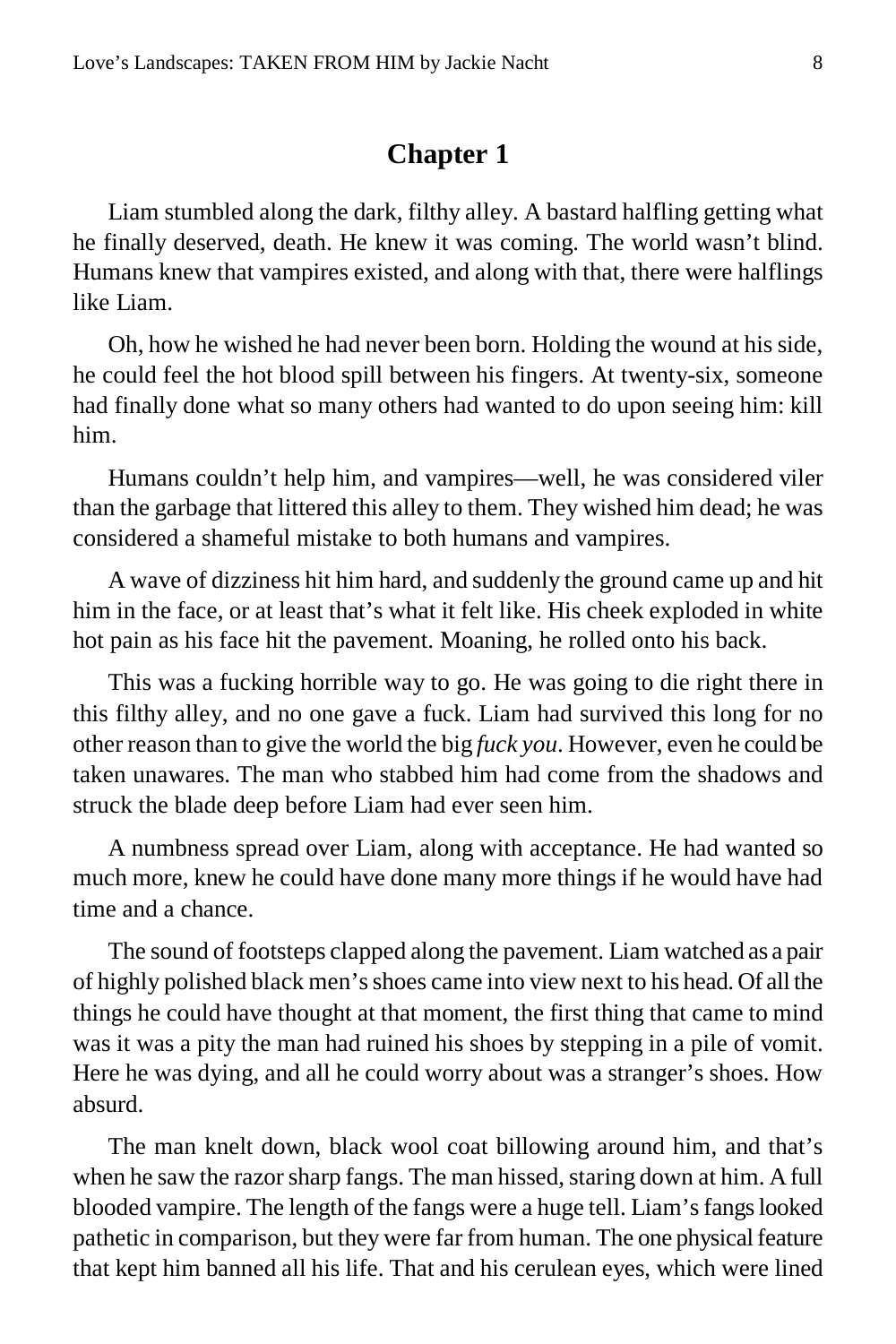in amethyst. All pure blood had amethyst eyes. This guy's were breathtakingly beautiful with black lashes surrounding them. They were also utterly cold.

Liam hoped the vampire would end him quickly, that his suffering wouldn't last.

"Please," Liam rasped. *Just finish me.*

The vampire tucked his arms under Liam's body and lifted him up.

"What—" Liam began but was cut off.

"Hush," the vampire said harshly as he carried Liam swiftly down the alley.

Liam rested his head on the vampire's chest, smelling a clean fresh scent that seemed to calm him even though he was sure he was going to his death. Liam was so busy burrowing into the vampire that before he knew it, he was being tucked into a large backseat.

The vampire held him as he shouted to the driver, "Home!"

Closing his eyes, Liam began to fade. The feeling of the warm body against him, even if it hated him, was a more comforting way to go than he thought possible. His heart rate began to slow, and he could feel himself fading.

Overhead, he heard the vampire murmur, "Christ, you're skin and bones. We need to get there faster. White, he doesn't have that much time."

Liam closed his eyes only to jerk them back open when he felt himself being tied to a bed. He fought weakly as he was bound. The vampire stared down at him with those cold eyes as he struggled.

"We already cleaned and sutured the wound, but you need to be given synthetic blood. With you being a halfling, your body will react poorly. By the looks of you, you've never had this done. Be prepared, it's painful."

Synthetic blood was the horrible stuff vampires gave to halflings. One couldn't be changed with it and the side effects were horrible. It was always better to have human blood, but injured, synthetic was the only way to go.

"Dragos, give him something to bite down on." Three other men surrounded him. Two of the men looked exactly alike and a lot like Liam's savior, while the other was prepping the procedure, his back to Liam.

### *Dragos!*

Dragos was the Vampire King who was leader of the coven in the United States. Dragos ruled ruthlessly and had twin brothers. It was told he was utterly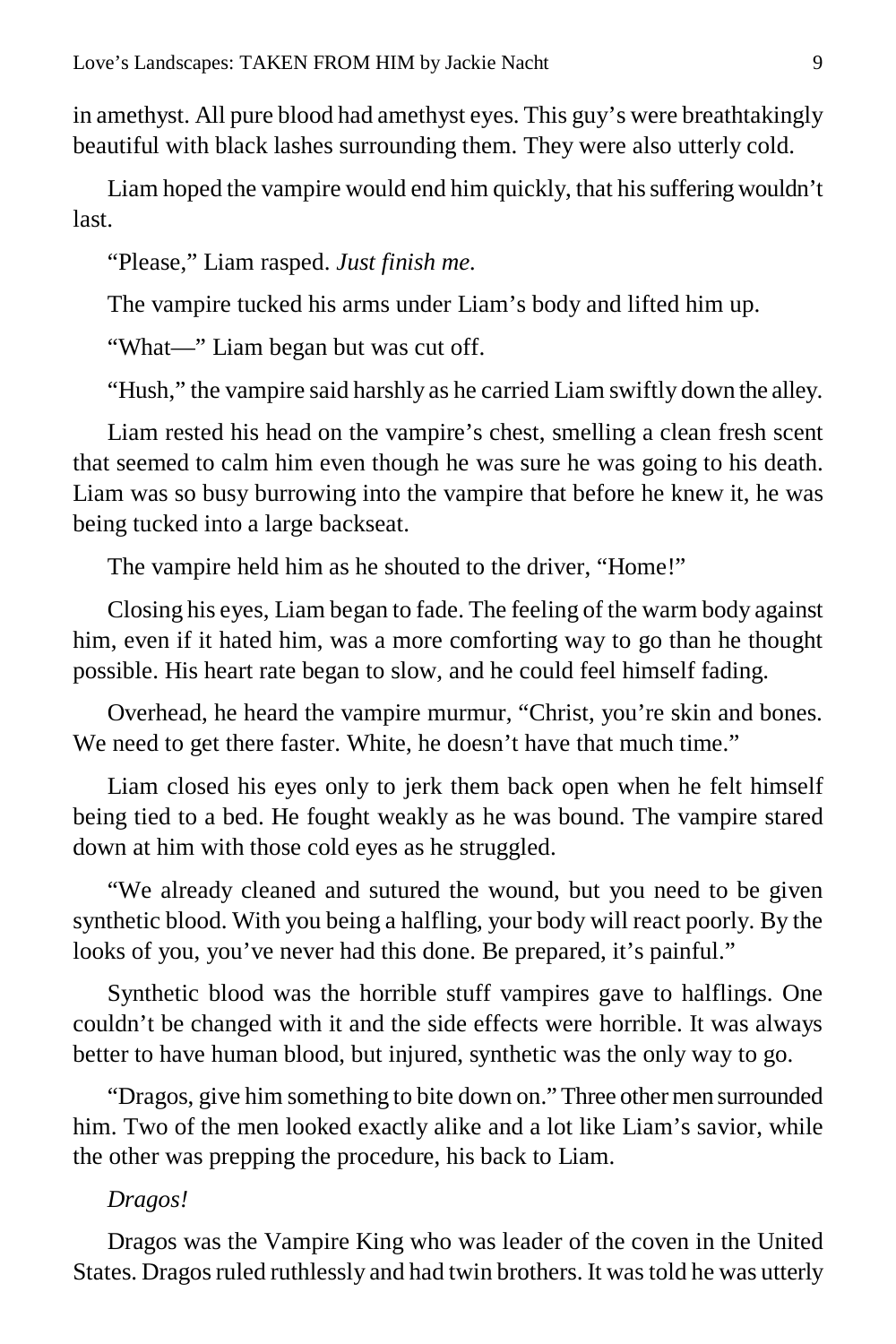cold, known to be heartless, and had been for millennia. He was above helping a bastard halfling. Liam was going to die.

Panic bubbled inside him and Liam struggled to get free of the bindings. His eyes widened as the Vampire King leaned down and stroked his damp hair back. "You will be okay. I give you my word."

Liam shifted his eyes over to the twin brothers to see them staring at their brother in shock. A hiss filled the air as Dragos turned on the two. "Leave!" he roared at them.

There wasn't much time to catch up with what was going on since Liam's body suddenly arched off the bed in agony. Dragos shoved a leather-wrapped stick in his mouth as Liam cried out. His body was on fire.

"My physician is here to help you. He'll get you back to normal in no time." Dragos leaned down next to him.

Normal? He had never been normal.

Body trembling, Liam endured what felt like lava filling him. He wasn't sure how long it lasted or if he was even going to live through it. After what seemed like hours, the pain began to lessen. His muscles ached from the strain, and he was soaked in sweat. Liam spat out the stick when he knew he was no longer going to chip his teeth from the agony.

Tired, Liam stared up at the Vampire King and murmured past a bone-dry throat, "I'm going to make it?"

"You are, my pet." Dragos stroked his hair back.

"Pet?" Liam murmured.

Dragos lifted him and gave him a cool drink. His throat was parched. "Yes, my pet. You'll no longer be alone."

"Yours." Liam almost wept in relief. For the first time, someone had helped him. Hell, Dragos wanted to claim him as his pet. Liam couldn't imagine why the Vampire King would want a halfling bastard like him. However, after the aid he had received, Liam would trust the Vampire King with his life completely.

Dragos stared down at Liam for a minute before he leaned and kissed him softly on the lips. "Mine."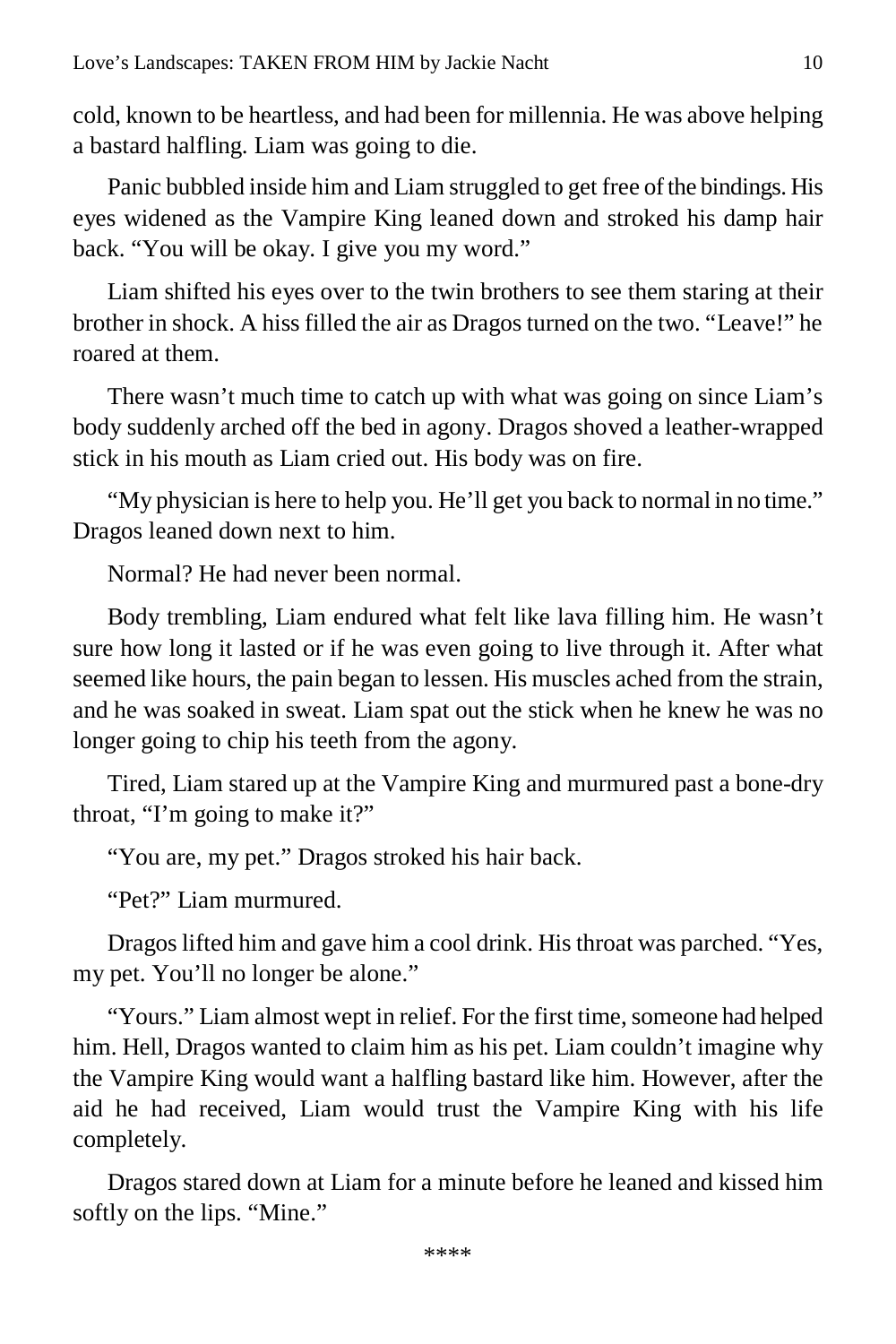Dragos walked out of Liam's room two days later. He needed a shower badly, and if he behaved like this any longer, others in the coven would become suspicious.

When he'd gone out two nights before to check on a coven member, Dragos never expected to find the one meant for him. After millennia of being such a cold-hearted bastard, Dragos had assumed he was always meant to be alone. Hell, until he'd found Liam, he'd preferred it.

Thinking of his beloved mate still healing from the injuries inflicted on his human body brought vengeance to the forefront of his mind. When Liam was well enough to be on his own, Dragos would hunt the fucker down and end him.

Dragos walked down the hall to his own room. Once entering, he went straight to the en suite, turning on the shower and then stripping. Dragos stepped into the cold shower, lost in his thoughts. Over the last two days, he'd talked a lot to his little halfling. Liam was a light in his darkened world. He was kind and genuine, something Dragos hadn't seen in a very long time.

There was no way to hide what Liam was, and honestly, Dragos was already in love with him without the slightest change. Unlike most male vampires, Liam was smaller in height, probably no more than five foot ten. His skin was pale and soft with black hair. Liam was stunningly beautiful, but Dragos wasn't foolish enough to think kindness and beauty would have the halfling accepted into the coven.

The only two things his vampires cared for were blood and power. Liam wasn't a full-blooded vampire and would never be accepted into the coven. If others knew what Liam was already coming to mean to Dragos…

### *Fuck!*

Dragos began washing his hair vigorously as he thought of what the coven would do if they knew Liam was his one. The harm and torture Liam would suffer just because of how much he meant to Dragos was unthinkable. Dragos was powerful and their king, but even a king could be brought to his knees if others knew the one weakness that could destroy him. Even such a powerful vampire could fall at the hands of hundreds of lessers. His coldness and power was what kept the coven in order. He'd never had a weakness that could be used against him until now.

After rinsing, he turned off the water and stepped out, grabbing a towel. He stared at himself in the steamy mirror, knowing what he was going to have to do to protect Liam. He would have to act as if the halfling meant nothing to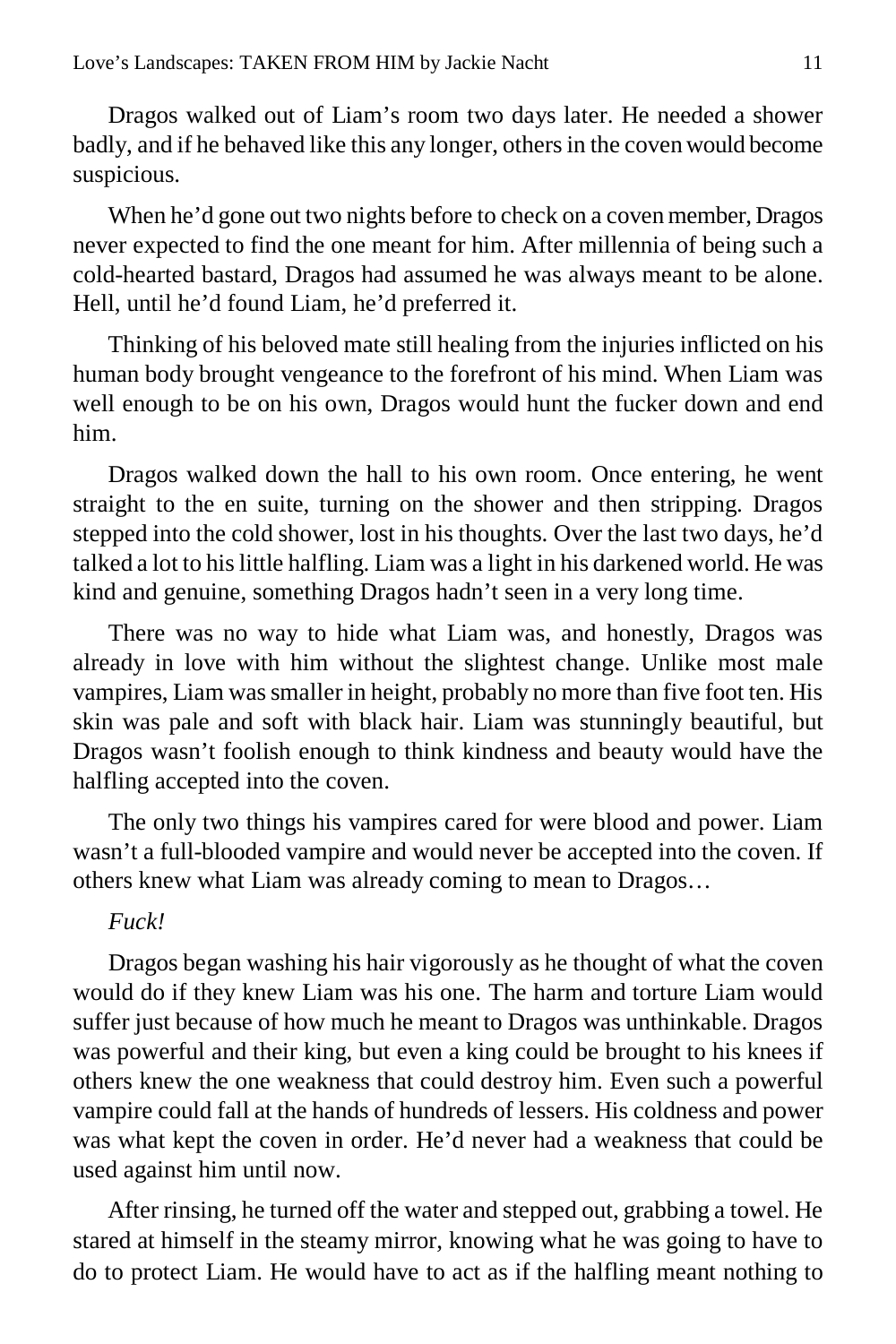him. No one, not even his two younger twin brothers, could ever know what Liam was to him. He knew his brothers would help him, but Liam was his alone to protect.

Dragos' brothers, Stasio and Andrei, had always protected his back in the past. They'd grown up tight. But they'd been raised in a rigid household, and as children, they only had each other.

Their father had been a coven leader who'd paid them little attention until it came time to prepare them to rule their own covens. Their mother had been killed shortly after the twins were born by another coven.

Even as a young boy, he'd known he would need to protect Stasio and Andrei. The twins were so young when they would come back from their lessons, chubby cheeks bruised from another child in the class. His vampire blood seethed at seeing harm done to them. He didn't know how to show affection but if anyone fucked with his brothers, they paid dearly. They were his, dammit. His cold-hearted reputation was birthed during those encounters. From there, the three of them had grown into a powerful threesome. With him at the head, the three were feared above all. Their protection for each other made them close to this day. No one dared mess with them, especially Dragos. He had ended more than one coven member for crossing the three.

Dragos loved his brothers; he really did. Could he trust them with Liam's life? Probably, but how much danger would it put Stasio and Andrei in? No, he needed to handle this situation on his own. Liam's life depended on him treating his mate as if he were nothing more than a pet.

Dragos grabbed the sink, knowing there was no way he could do this fulltime. He would have to explain his actions to Liam. He needed to protect his mate even from those he called family. Dragos had to give his mate a choice in the matter. If Liam wanted to leave, Dragos would let him. It would rip his soul apart, but he wouldn't take Liam's freedom.

However, just because he couldn't show his affections in front of others for fear of Liam's life didn't mean he would continue the pretense behind closed doors. Dragos would do everything in his power to let his mate know how important he was and how much Dragos cared. There would be nothing Liam would ever want for, including Dragos' love and respect.

He walked out of the bathroom and then got dressed. He left his room once again to return to Liam. He needed to talk to his mate and explain the danger Liam was in simply because the Vampire King was in love with him.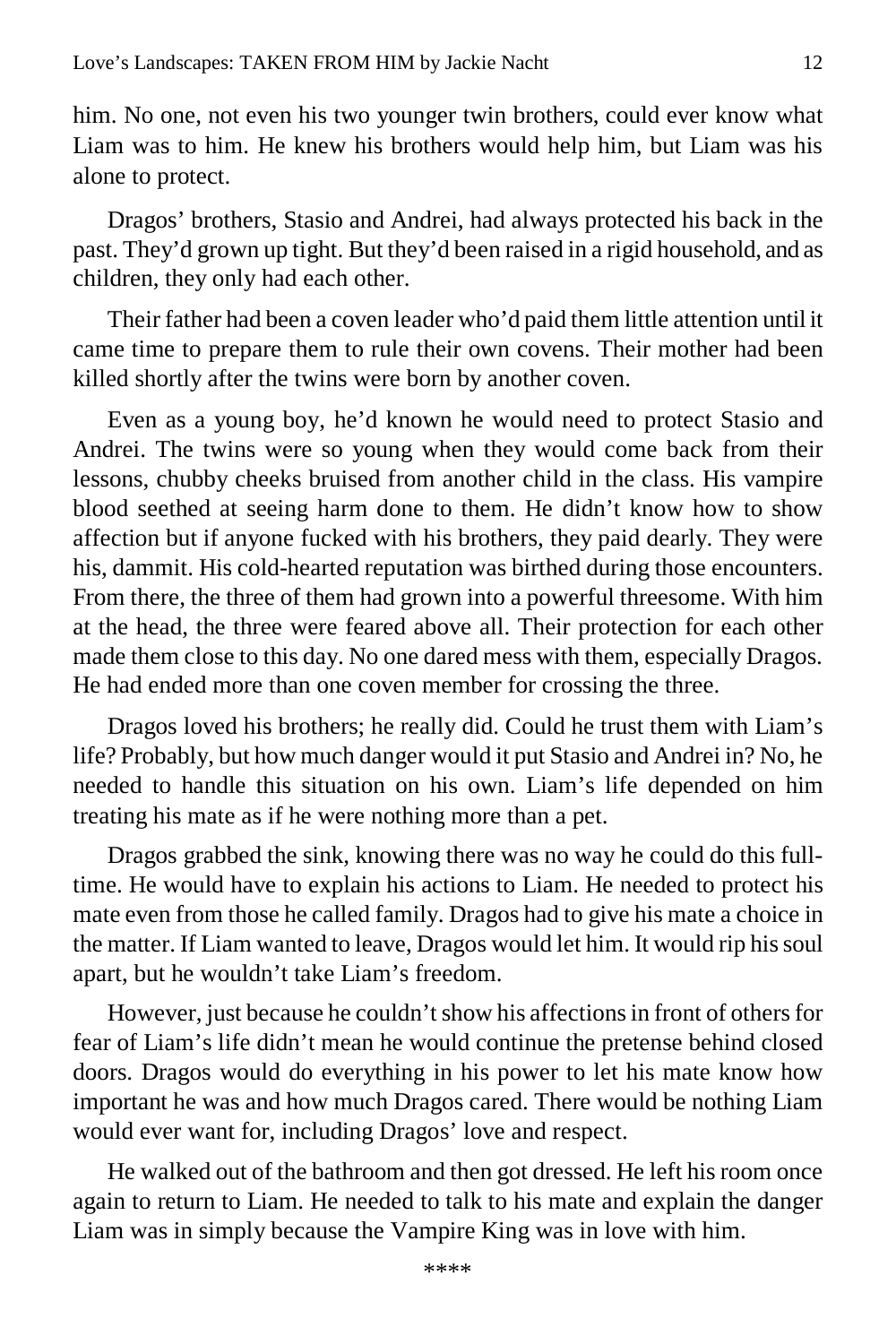### <span id="page-12-0"></span>*Two Years Later*

Liam took a deep breath as he stared in the mirror. Behind him, the coven physician, Stefan, prepared the room for after the coven meeting. It wasn't flowers he placed on the bed but stuff that would be needed to help Liam recover.

For the last two years, he had put on a show. For the doctor, for the coven, and even he believed it at times. The ever obedient pet to the Vampire King. After putting on the stunningly-made silver necklace adorned with rubies that stated his status as such, Liam stared at his image in the mirror.

Liam had chosen this path. Two years before, when Dragos had sat him down after his wounds healed and explained the situation, Liam had stayed. He'd known even after two days that Dragos was going to be his future. He had always heard that vampires would be drawn to their mate; he just hadn't been sure it was possible for him since he was a halfling. But Dragos knew, and he knew. They were mates and had to protect each other.

He wouldn't walk out on his beloved because the path before them would be difficult. They would work together and find a solution. Liam even thought he might have one until Dragos shut him down on it numerous times.

Days away from his twenty-eighth birthday and he still looked much younger than his years. He looked like he was in college as opposed to his late twenties. However, he couldn't take the credit for that. It was the halfling blood that made him age slower. Oh, how he wished he could live forever with Dragos, immortal like a full vampire. They had fought endlessly about changing him. Dragos feared changing Liam. There was a small chance Liam wouldn't survive the change. Liam argued back that it was better to try than to slowly die of old age. Still, the Vampire King wouldn't budge on the matter. Doubt had crept into Liam over the last couple of months. *Does he not want me? Love me? He says he does.*

Stefan's image appeared behind him in the mirror. "It's time. The coven is arriving."

Liam stood, schooling his features, preparing for the role he would have to maintain in front of the others. The coven was ruthless, seeking weakness even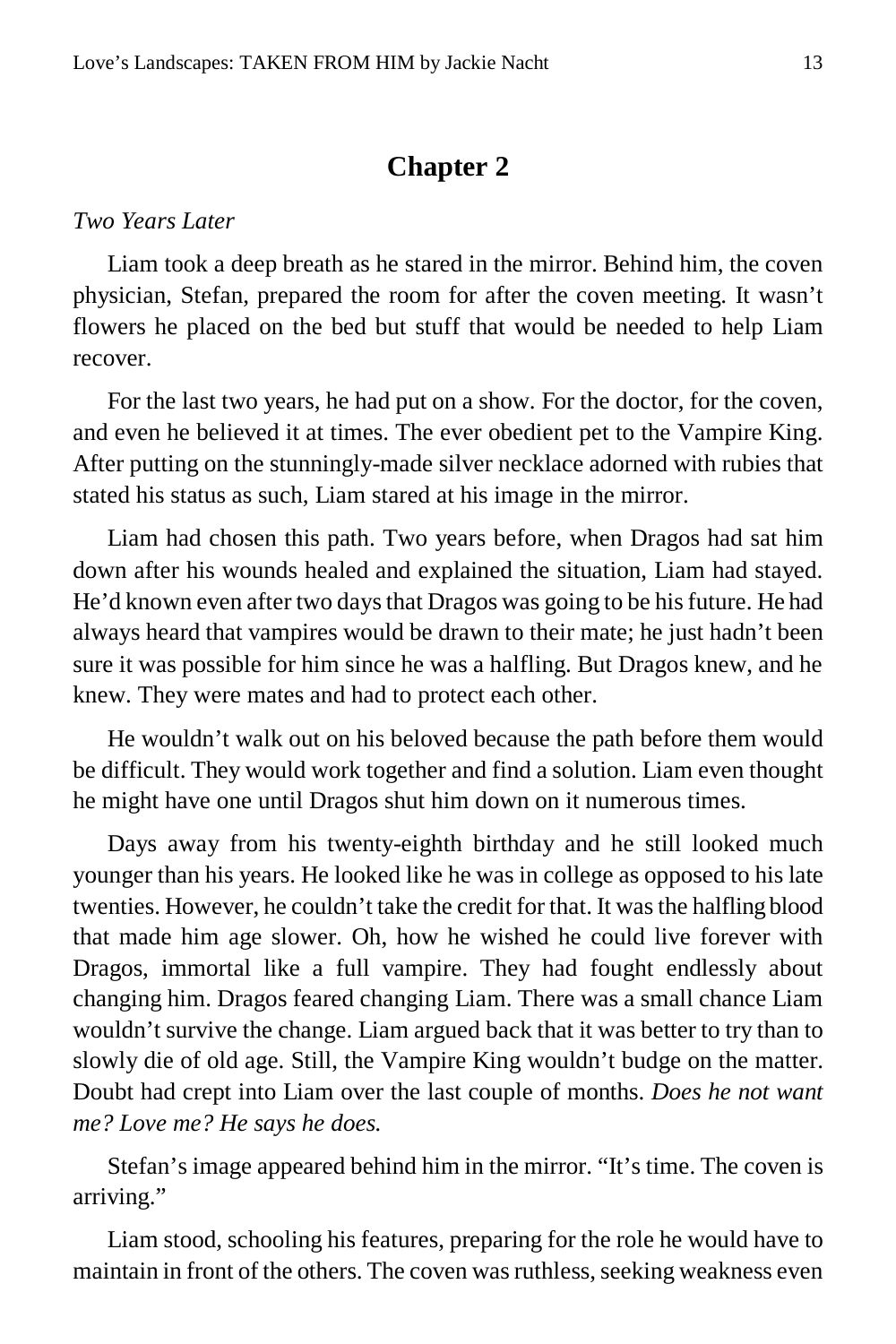in their own Vampire King. They all had an unquenchable thirst for power. Liam would not be the weak link that brought his beloved Vampire King down.

With a grace he had picked up over the two years, Liam walked to the doors, looking beautiful and serene while dread filled him inside. It was going to be a long night.

### *Just think about how it will be later when they are all gone.*

With that last thought, Liam bowed his head and crossed his wrists in front of his body; the obedient pose of a pet. The doors opened and Liam walked out to the vampires before him.

\*\*\*\*

Liam sat on the floor by Dragos' legs with his wrists crossed in front of him as the coven ate around him. Dragos was front and center along with his twin brothers, Andrei and Stasio. They were an imposing trio, but none as ruthless as Dragos. No one approached the trio of men, even though the congregation seemed to be enjoying themselves. The coven simply knew that Dragos would not welcome any of their company at his table.

That was the way of their world. Liam was the only halfling that had ever seen the inside of these private meetings. Only pure bloods were initiated into the coven. The world knew of vampires, but several covens held secret societies that even top notch governments didn't know about. Here, the laws were different. Here, human laws were not welcome. The laws of blood were all that mattered.

A tug to his hair had Liam exposing his neck, and Dragos lifted him into his lap. He ripped off the decorated necklace, which let everyone in the room know who Liam belonged to, before he ruthlessly bit down on Liam's shoulder. Liam could hear Dragos' cousins laugh from within the audience as Liam gasped in pain.

*He doesn't want to do this to you. Dragos is trying to keep you safe. Someday, things will be different.*

Liam repeated the mantra over and over as Dragos took heavy pulls on his vein. Spots began to sprout in his vision before Dragos leaned away with a roar.

Liam was put back on the floor, and he tipped over, laying his cheek on the cold stone. He blew out a breath, reminding himself this was to protect him. As a halfling, he was lucky to still be alive. The only reason he hadn't been killed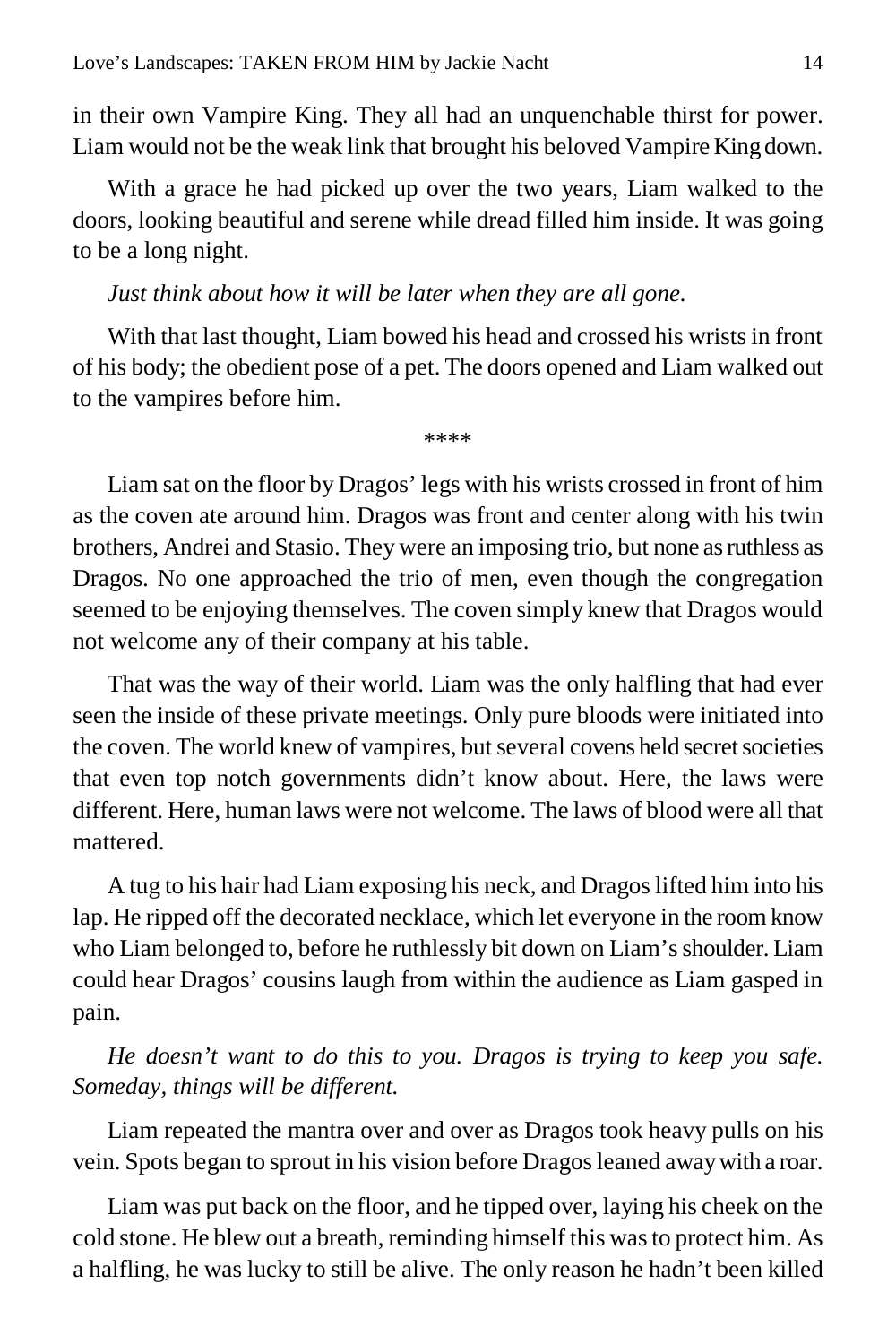by the full vampires was that they thought he was a plaything for their Vampire King. If any of them ever knew the truth…

Observing from under the table, he could see Stefan watching him closely as he stood next to Dragos' cousins, Lew and Niklos. Stefan had a worried expression on his face while the other two laughed. Miko, another cousin, neared the pair and wrapped his arms around Stefan as if to comfort the physician's worry. The physician pasted a fake smile on his face before turning to kiss Miko tenderly on the lips.

Liam blew out a breath. The doctor was the soul of discretion.

Liam listened as the meeting started, his mind drifting as vampire after vampire discussed matters with the Vampire King. Dragos had been their leader for more than a century, and the only reason that Dragos had never been usurped was because he was ruthless. The vampire had never shown a weakness that could take him down. If he did… well… full blooded vampires could only be trusted so far. Family ties and coven loyalty didn't compare to their thirst for power. Over the last couple of years, Liam had seen brothers behead brothers over betrayal in the struggle to climb within the hierarchy. Just the thought sickened Liam. If he didn't love Dragos so much, he would wish to walk away from this world and never look back.

The meeting ended and the room cleared out, even Dragos, but Liam still lay on the floor. He didn't have the strength to get up after all the blood Dragos had taken. He knew Dragos' lack of concern was an act, just like he knew the footsteps coming back into the hall an hour later belonged to Dragos himself.

Kneeling before Liam, Dragos scooped him up, brushing his lips over Liam's forehead. "Liam," Dragos murmured before he turned and took the back stairs to his quarters.

Liam sighed, knowing that the nightmare of the night was over and that the better part was coming.

\*\*\*\*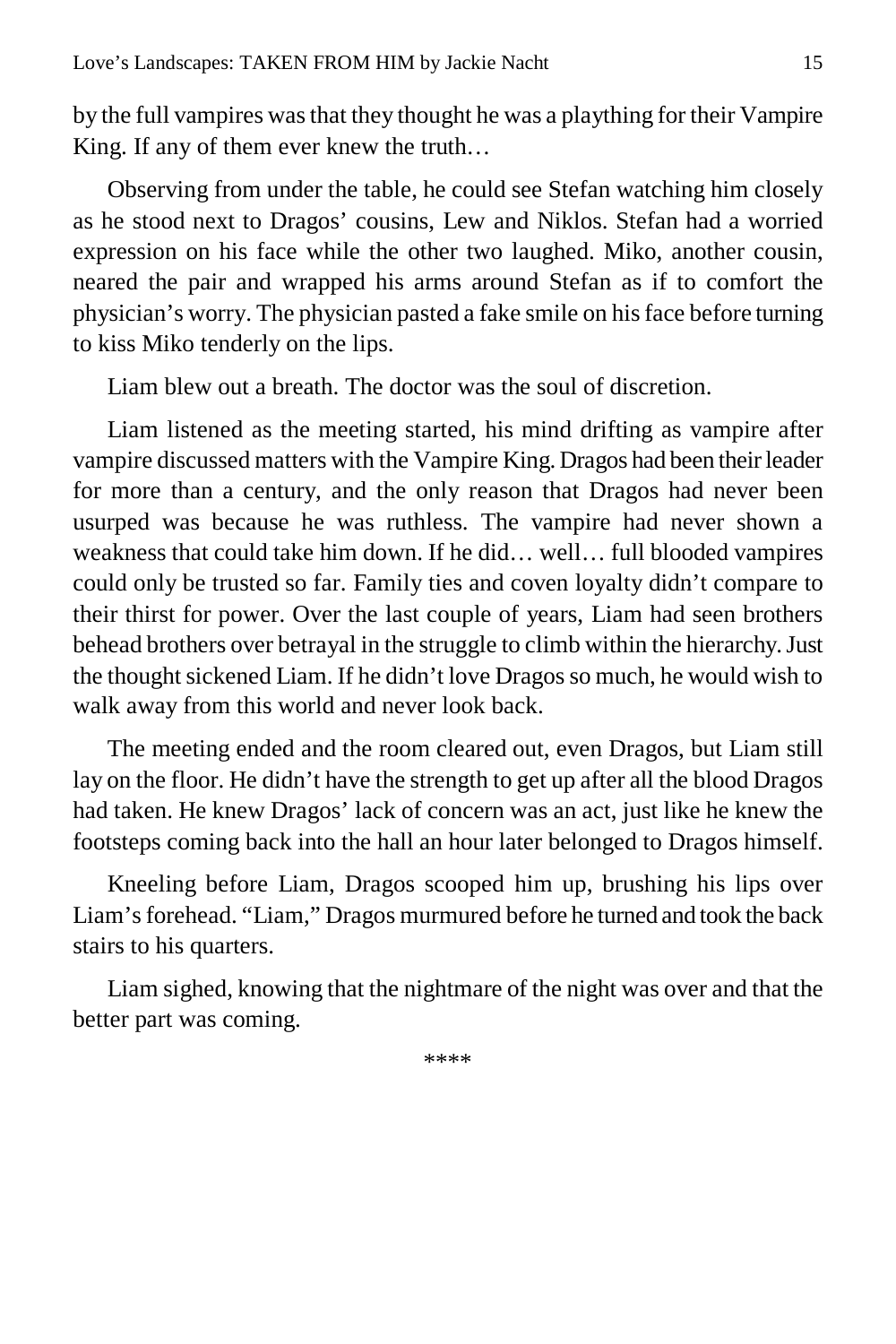<span id="page-15-0"></span>Dragos carried Liam into the Vampire King's room, blood supplies set up already to make Liam whole again. He laid Liam gently on the bed, and Dragos stared down at him in concern.

"Did I take too much?"

"You timed it perfectly. I took a nice nap while you all talked politics." Liam tried to give Dragos an encouraging smile.

Dragos frowned. "On the stone floor. Next time, I'll have pillows down there."

"You can't change anything with regard to me." Liam frowned. "They'll see it."

"I can change one thing," Dragos growled as he began intravenously giving synthetic blood to Liam.

Like the first time, the pain was excruciating, but gritting his teeth, Liam never uttered a word. Dragos was already vexed by the position the two of them were in; Liam would not add to it.

As the pain lessened and Liam felt more like himself, Dragos sat next to him, staring down with those beautiful amethyst eyes. "I'm going to give you what you want. I'm going to change you on your birthday. I don't want to lose you to age. The coven cannot touch me."

Liam sat up, joy filling him. "You mean it? We're going to be together?"

Dragos cupped his face. "Yes, Liam. I want you by my side."

A sense of fear came over Liam. "The coven will not accept this. They'll turn on you."

"I am the Vampire King. I have to stop being handcuffed by the discriminating rules of my own people." Dragos began taking out the IV. Liam watched those large powerful hands work tenderly against his flesh.

"Make love to me." Liam stared up at Dragos, trying to convey all the love he had for his vampire. What once started as gratitude and a glimmer of acceptance in a world he had long since been denied, had grown to love in the last two years. To have to hide those feelings amongst other vampires had been necessary, but to know they wouldn't have to soon…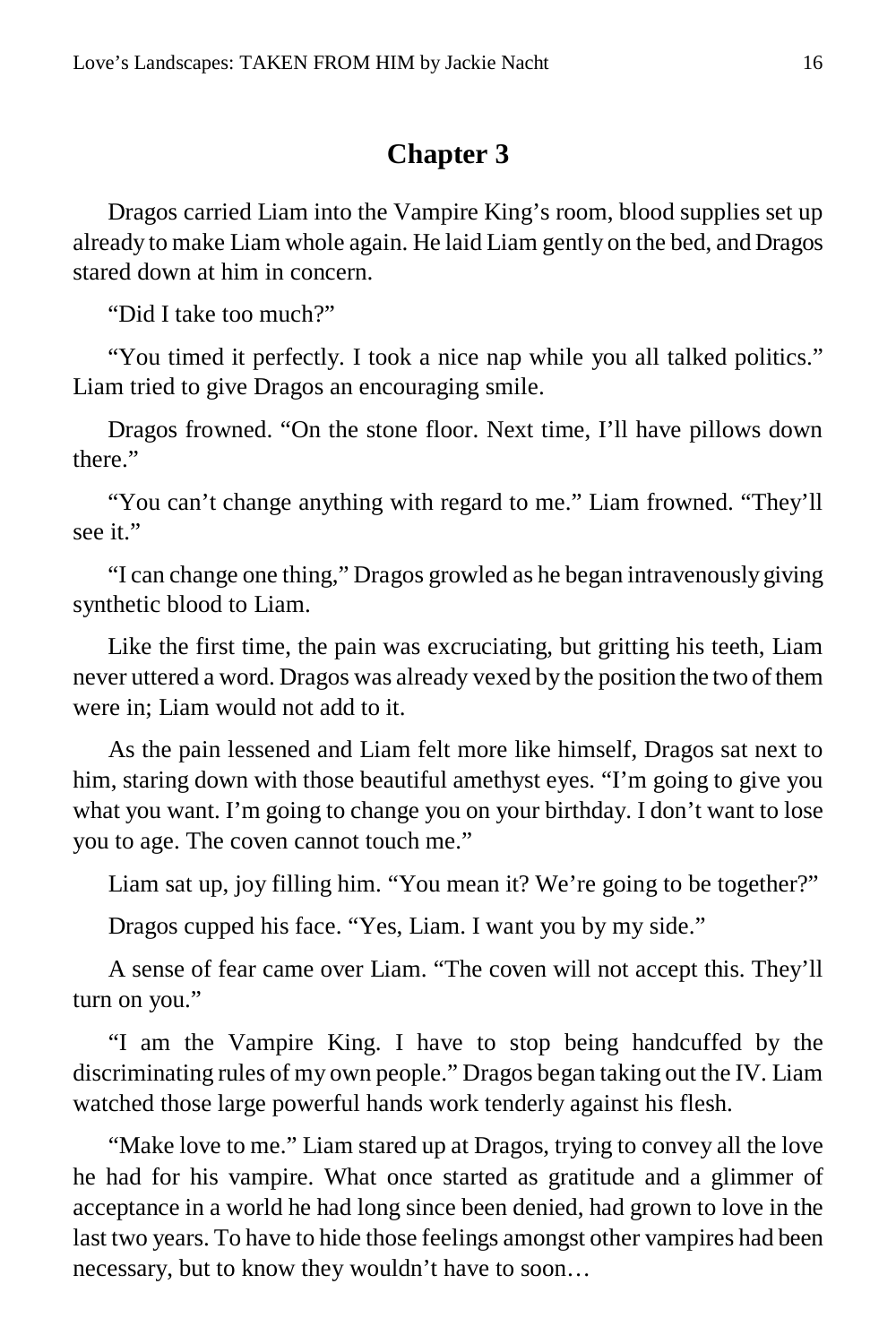Dragos leaned down and kissed him deeply. There was nothing tender about this kiss. The kiss was meant to claim and consume, and Liam was all for that. Liam thrust his tongue into Dragos' mouth, making sure to scrape it along a sharp fang. There was a slight burn at the cut and a coppery taste as blood pooled. Dragos growled and, without breaking the kiss, maneuvered to lie atop of him.

Liam's body reacted instantly to the heat of Dragos as he covered him. His cock hardened and ached behind the soft pants. Dragos was already grinding his hard cloth-covered cock against him as the kiss turned feral. Dragos pulled back with a hiss, a spot of Liam's blood on the corner of his mouth.

"Get these pants off." Dragos stood next to the bed and began removing his clothes.

Liam lifted his hips and slid the soft fabric down. Dragos hated these types of clothes on him. His Vampire King always preferred him in modern clothes. Little did the coven know what Liam wore behind closed doors. The dark jeans and buttery soft shirts they lounged in as he and Dragos ate in private.

Dragos crawled to him from the end of the bed, a bottle of lube in his hand. The vampire was not small. The man had large muscles, and there wasn't an ounce of fat on him. He was the exact opposite to Liam's thin frame.

"Do you still have it in?" Dragos spread Liam's thighs.

"Yes," Liam whispered.

He felt Dragos' fingers working the ruby butt plug at his entrance, pulling it free. Liam wore it as much for himself as for Dragos. The nights of coven meetings were a series of ups and downs. The quicker he could get to Dragos and make love without any pain, the better.

Dragos sat up and uncapped the lube, pouring a generous amount on his thick cock. Liam watched, fascinated, as Dragos stroked himself a couple of times. Liam groaned and reached down to grab his own, trying to alleviate some of the ache. Precum leaked onto his stomach as he watched the handsome vampire above him lean his head back and hiss.

"I…" Liam began.

Dragos stared down at him, those beautiful amethyst eyes full of desire as he lined up his cock to Liam's entrance. Liam didn't even have to voice his request; the Vampire King just knew what he needed. *Dragos.*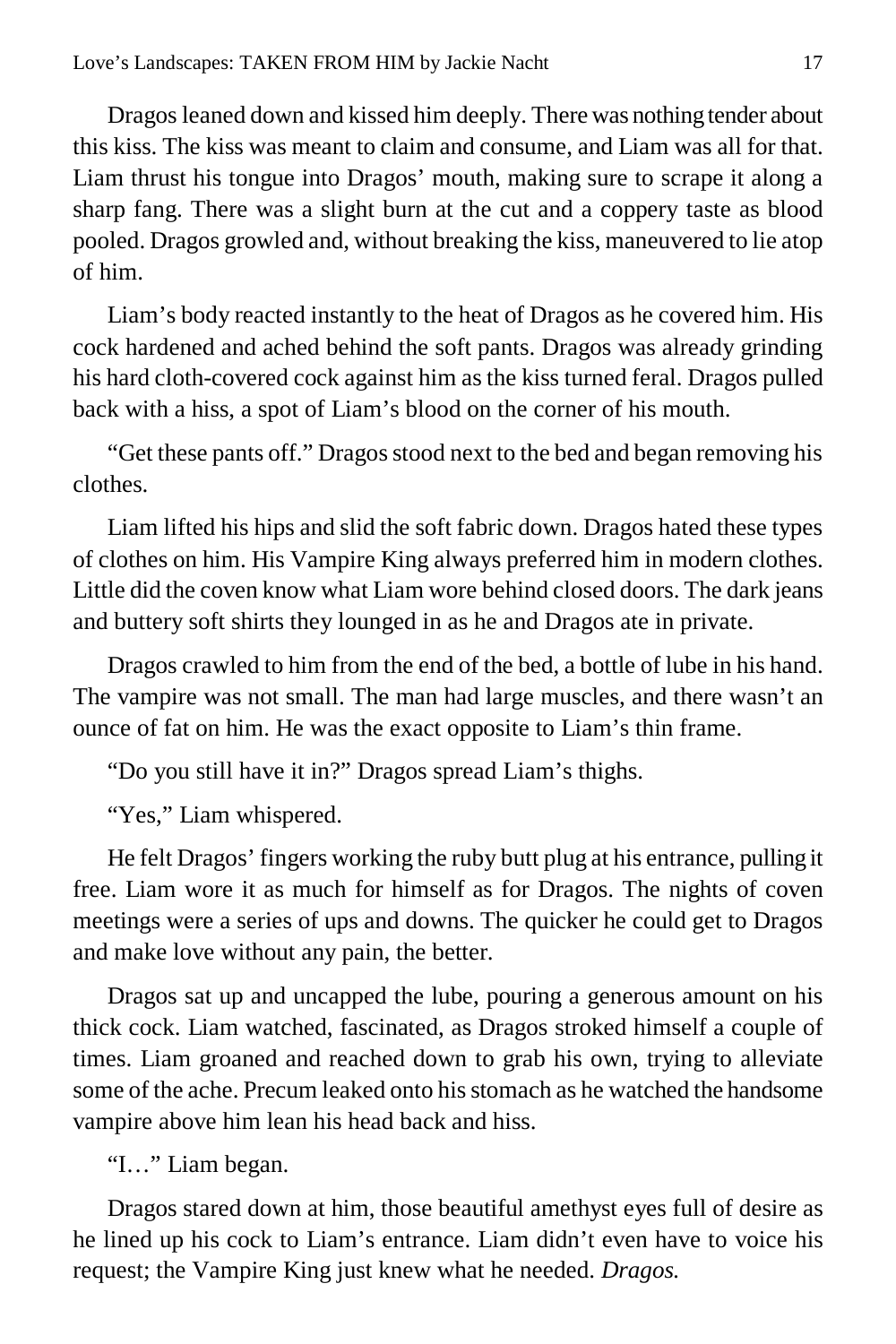Liam felt Dragos push inside of him slowly. With the lube and the plug he had used, there was little to no pain even though Dragos was large. Liam continued to stare at his lover as the vampire bottomed out inside him. The deeper Dragos was inside him, the more the Vampire King pushed Liam's legs until finally hooking them over his arms.

Liam closed his eyes, overwhelmed. It was always like this when the two of them were together.

"Open your eyes." Dragos groaned above him.

Liam slowly did as requested.

"Keep looking at me. Don't close them," Dragos whispered before he began pumping his cock in and out of Liam.

Slow and tender, Dragos was completely unlike the persona he presented to the rest of the world.

*I love you,* Dragos mouthed before he picked up the pace. Liam groaned as Dragos continually hit that spot inside him that brought him closer and closer to the edge.

Reaching down, Liam gripped his cock as Dragos' thrusts became erratic. He knew the Vampire King was close.

Dragos reached between them and replaced Liam's hand, stroking him with his already oiled hand. *Ooh!*

Dragos leaned down and kissed Liam, nipping at his lips, and that's all it took. With a hitch of his breath, Liam felt himself climax, cum splashing onto his stomach.

Dragos pulled back and, with a few more thrusts, sank deep and came. Liam felt the warmth of cum fill him as he watched the pleasure cross over Dragos' face.

After a few moments, Dragos pulled free and rolled to the side, going into the connecting bathroom. A moment later, he came back with a warm cloth and wiped Liam down. If the others ever knew this…

No, Liam wasn't going to think of all those assholes right then. He wasn't. Here, he could be himself. He didn't have to talk like them, think like them, or behave under their laws. Dragos loved Liam the way he was.

Dragos dropped the cloth on the floor and crawled back into bed with him. "I'll inform my brothers tomorrow, and then we'll let the coven know the morning of your birthday. I don't want any of them to ruin this day for us."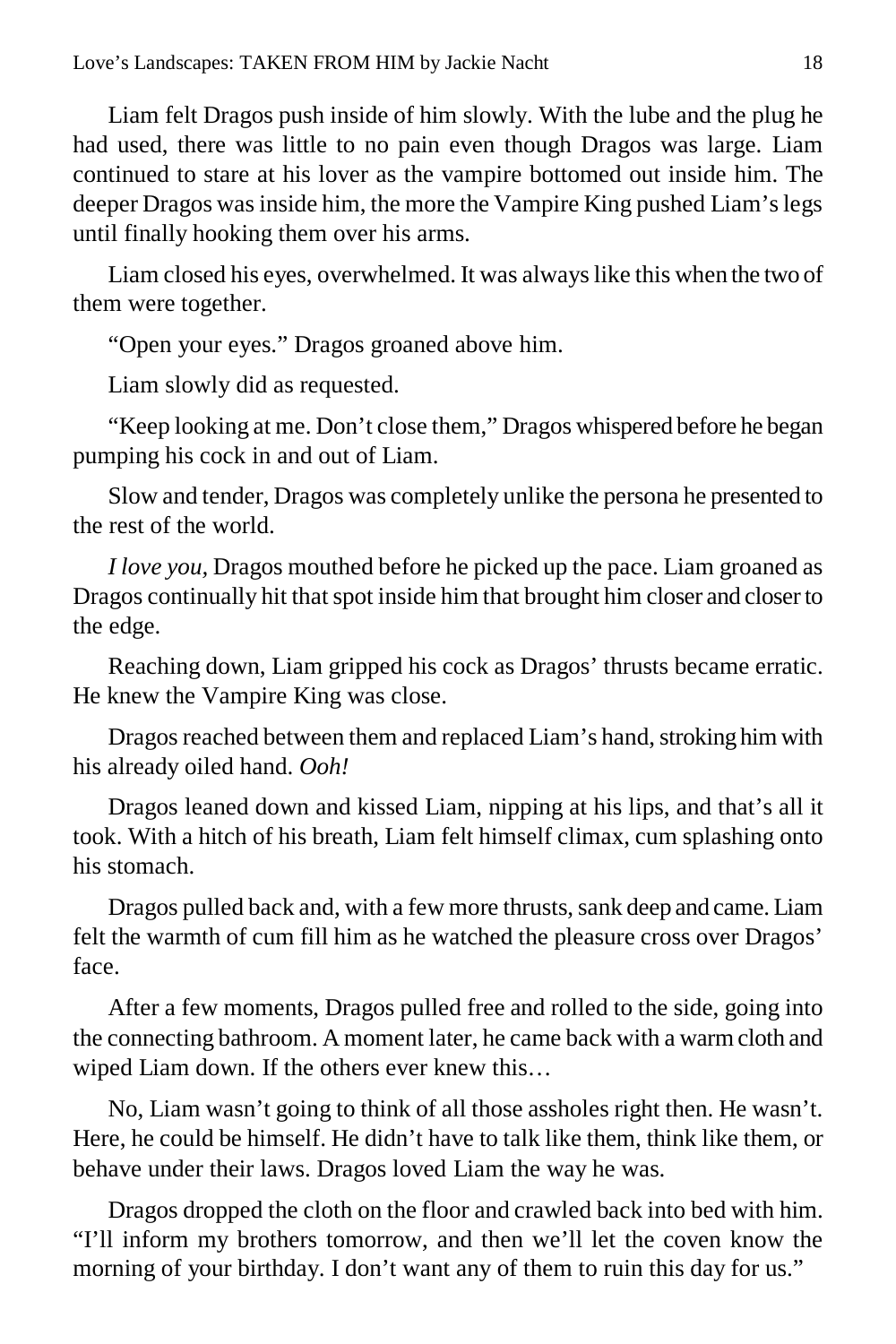Liam rolled over and rested his head on Dragos' muscular chest. The night had taken its toll on him, and even completely content with the future, he was still exhausted.

Closing his eyes, Liam whispered, "I love you."

Dragos pressed a kiss to his head. "I love you, my pet. My Liam."

Liam drifted off to sleep with a smile on his face.

\*\*\*\*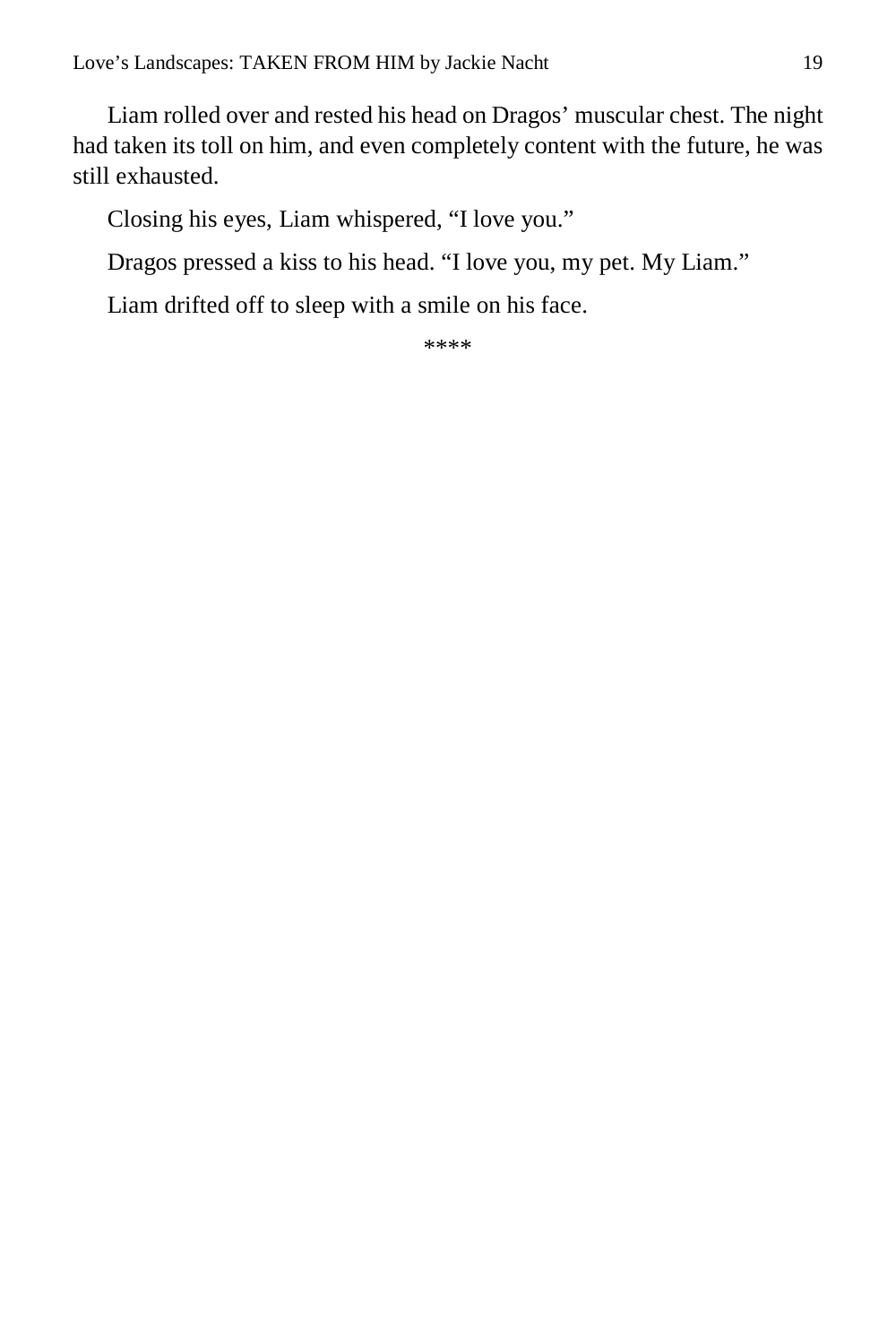<span id="page-19-0"></span>A couple of days later, Liam was hard at work. Well, hard at work killing the boss in his computer game anyway. Rapidly tapping the keys, he was trying his best to help out his raid group, only to take one more hit and get killed.

"Fuck!" Liam yelled at the screen. Nothing like having to start all fucking over again.

If he'd owned any of the hardware he used, he might have thrown the headphones, breaking them. As it was, all the stuff was gifted to him by Dragos. Even as he ripped off his headphones and death-gripped them, he maintained enough control to keep from breaking the precious gift. Barely.

*Where is Dragos anyway?* Liam thought as he glanced at the time. The vampire had gone off earlier with his brother, Andrei, to talk to a coven family while the other twin, Stasio, stayed behind to keep an eye on their home and the *pet*. They had been gone for more than three hours. It wasn't like Dragos, but there had been a few times when he'd gone out with his brothers and had some fun well into the night.

After walking over to the closet, Liam pulled out a pair of pants and hiked them over his boxer briefs. With the house left just to him and Stasio, he could go down and get a bite to eat in the kitchen. Even pets had a right to eat in the king's home. There were just rules that Liam would have to follow. One was making sure he didn't talk to Stasio. Outside Dragos' room, Liam must always maintain the look of a pet.

Upon opening up the door, Liam immediately felt prickles on the back of his neck, letting him know that something was off. Running back into the room, he then grabbed the blade Dragos had given him and crept down the hallway. He wanted to yell out for Stasio but knew that would be foolish.

He silently made his way into the main living area, and that's when he knew he was in trouble. The entire room was upset. Tables were tipped, lamps broken, and even the couch was shredded. How did he not hear that? Then he thought of what he had been doing, blasting the game in his headphones, and he closed his eyes in dread.

"There he is. The precious pet of the Vampire King," Stefan venomously said from behind him.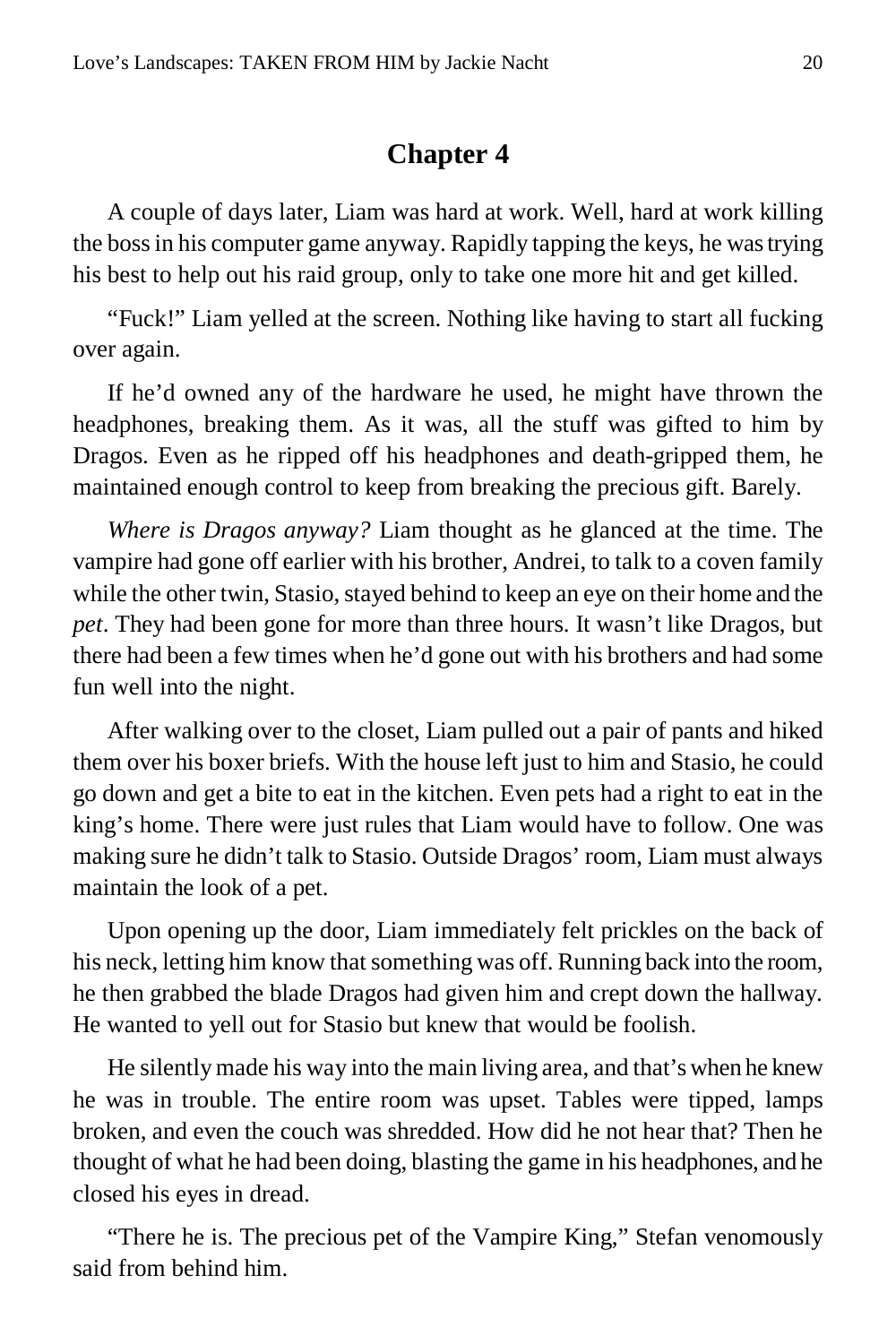Turning slowly, he took in the scene in the dining room. Stefan and Miko stood in the doorway, staring at him with such utter hate Liam wondered how he was still standing. Behind them, Niklos and Lew were dragging a bloody Stasio out of sight.

Liam whipped his gaze back over as Miko and Stefan approached him. Knowing that he couldn't take all four, especially without the help of Stasio, Liam turned and took off for the back door.

Liam wished he was faster, that he could be full blooded already. He was just a day away from the speed and strength that the other four possessed. Weak, he ran as fast as he could, whipping open the door and flying down the stairs.

The sounds of pounding footsteps behind him hiked up his fear. Stark terror made him push his legs harder than he ever had before. He was so close to the main gates and a busy street when he felt the impact from behind.

Liam let out a shout as he hit the ground hard, tangling limbs with a massive Miko. He didn't get oriented with his bearings before he felt the impact of a fist in his face once, twice, and three times. The last time, his nose made a sickening crunch, and warm blood covered his mouth and chin.

Moaning, Liam could barely see Miko sitting above him through his watering eyes. Miko grabbed his arms and pulled him up toward the vampire, "Fucking weak. I don't know what he saw in you, but I can't wait to end him. He'll suffer at every piece of you we send back to him, and the coven will turn on him like rabid dogs. Half the coven already can't stand that Dragos brought a bastard in and can't wait to destroy him."

They dragged Liam through the grass into the back of an SUV. The doors slammed, and he let out a whimper, knowing that his future was only going to be filled with pain.

\*\*\*\*

Dragos pulled up to gate, putting in the key code to allow him entrance up the drive. Andrei sat next to him, cleaning Dragos' weapon. A few choice words to the head of one of the families about how he treated his bride had Dragos ending the vampire's life for abusing his family.

Dragos would not have abuse in his coven. Getting out of his luxury car, he could immediately smell it. The smell of Liam's blood, spilled within steps of him. Andrei stiffened on the other side of the car.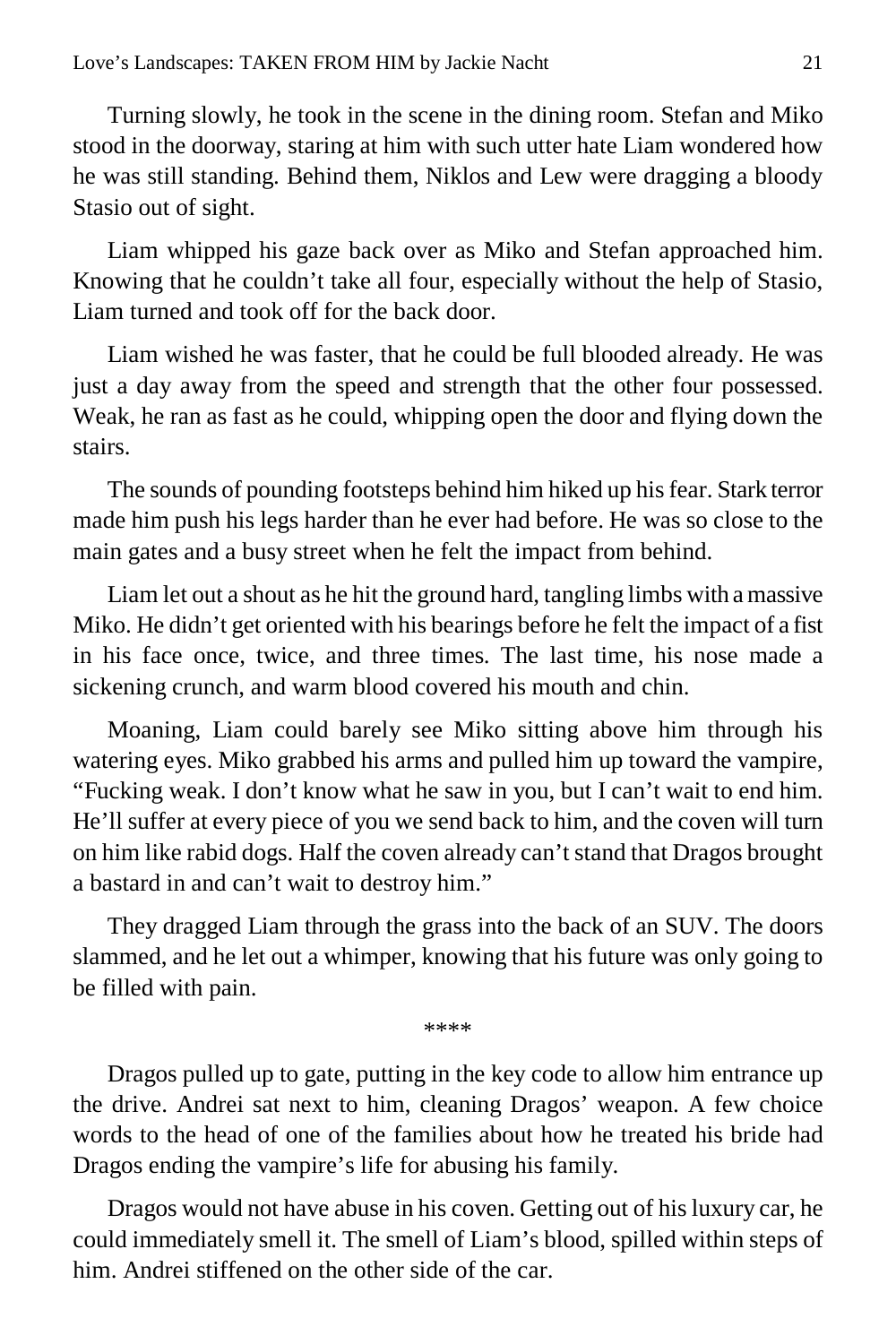"Be ready," Dragos pulled a dagger and a gun from the holster he wore under his coat.

Scanning the area, he slowly followed the scent of Liam's blood, coming all the way back to the gate. Bending down, he brushed his fingers across the grass that showed a visible struggle. Pulling back, he turned his hand over to see the tips covered with Liam's blood.

Rage coursed through his veins, something that only the love of Liam had ever held at bay. Now it was like a beast was being unleashed from inside as he approached his large home. Going up the steps with murder on his mind, he entered to complete silence.

Andrei whispered next to him, "Stasio," and took off in search of his twin.

Taking a deep breath, Dragos made his way to his room where he had left Liam playing his game. In the last couple of years, Liam hardly asked for anything, and it broke Dragos' heart every time, knowing that his love still feared desiring something in this world. It was the longing look that Dragos observed one night when Liam had watched him on the computer. He immediately went out and got Liam everything that a young man could want. It was a place the man could go where he wasn't judged and found lacking in the world. The only other place was in Dragos' arms.

The door was already open, and he walked in to see it empty. He knew it would be. Dragos knew his love had been taken from him. The all-consuming rage broke free inside of him, and a roar filled the air.

Andrei came up behind him, and he took his own brother by the throat and held him against the wall. "Was it you? Stasio?" Dragos hissed.

Andrei grabbed his hands, gasping out, "Stasio is bad. I just fed him. He knows who betrayed you."

Dragos stepped back, dropping his brother. Andrei grabbed at his own throat as he took in great gulps of air. "Dragos, we've known since the beginning that you loved Liam. We have always been prepared to stand by you and him. You're our brother. We love you deeply. Have we not all proven throughout the years we can trust each other? Did we not all work together to move up the ranks of the coven? Did we not have each others' backs when a coven member turned against us when we were younger? Dragos, although this is the first time you have someone to protect, your brothers will sacrifice their lives to protect your Liam."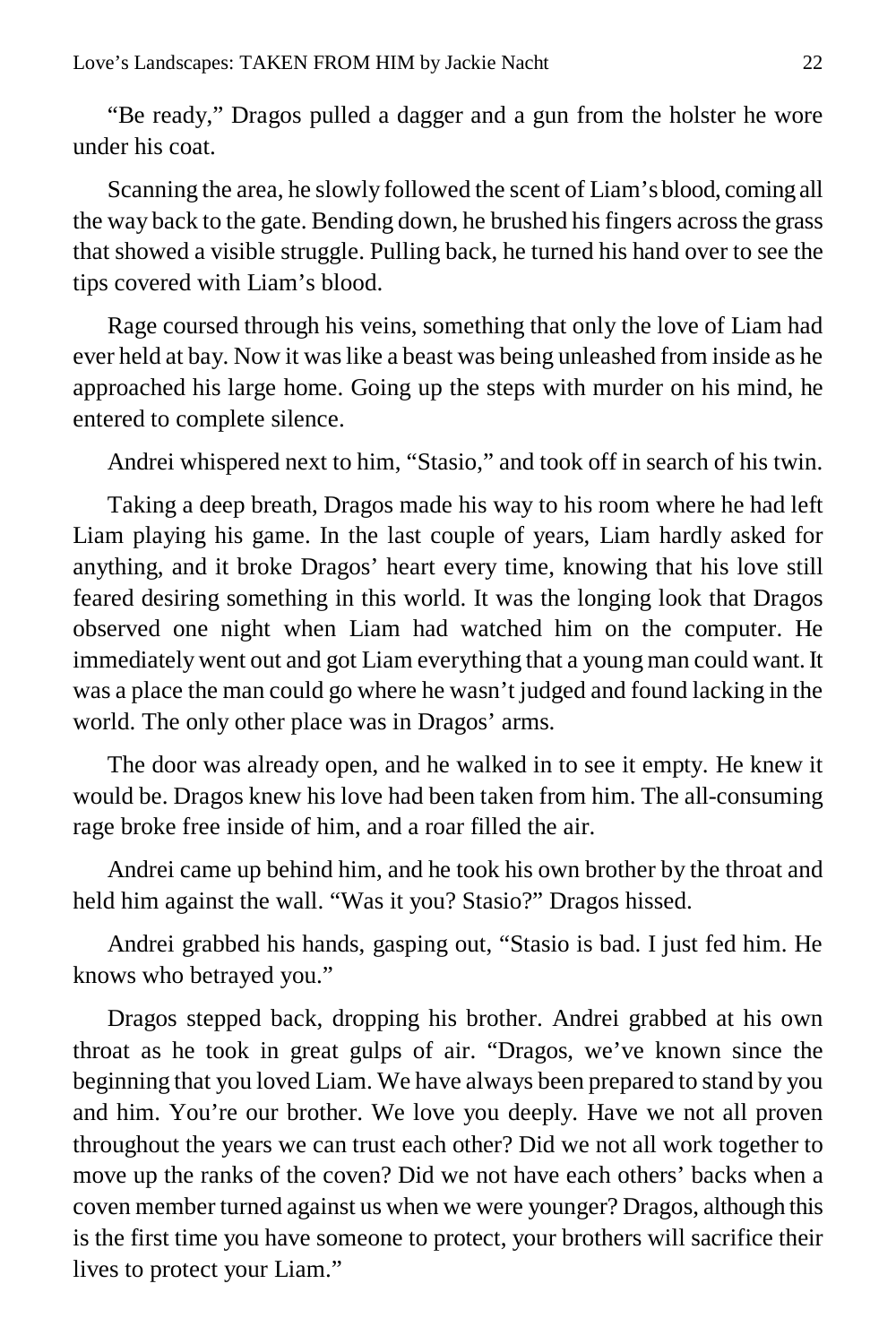Dragos scrubbed his hands over his face. The three of them had always stuck tightly together. Dragos thought they might even be closer than most vampire brothers, and Dragos had just fucked up by not trusting them.

"Forgive me."

"There is nothing to forgive. If someone I loved was taken from me, hell would be unleashed." Andrei stood and put his hand to the wall to support himself for a moment. "Stasio is in the living room."

Andrei led the way to the living room, and Dragos saw the damage that had been done to his younger brother. Bruises marred his flesh, and his face was covered in blood and wounds. Looking closer, he could see a hole in the shirt near his brother's chest.

"You were shot?"

Stasio staggered to his feet. "Yes, but I'm coming with you to get Liam back."

"We need to call Stefan and have him check you out." Dragos pushed his brother back down on the couch.

Stasio was shaking his head. "You can't. It was him and our cousins. Miko, Lew, and Niklos all took Liam. I think they are going to try and overthrow the coven."

### *Of course they are.*

The only other person in the coven that knew Dragos treated Liam different was the physician. All the supplies needed for post care had all gone through Stefan. The asshole wasn't the leader in this, but he gave his lover, Miko, the tool that could bring Dragos down. He had given them Liam.

Calm washed over Dragos, as cruel and ruthless as he had been before Liam. Now that his lover had been taken, that description seemed too minor for the hell that he was about to unleash upon his coven.

Holding out his arm, he commanded, "Stasio, feed and heal from me. I need your help, brother."

Stasio grabbed his arm and bowed his head. "Brother, you have it."

Andrei stepped closer. "I'll go to the armory and get everything we need."

As Dragos stood there feeding his brother, madness began to take over. Nothing would be left of those that took Liam, and those that survived would know to never fuck with what was his again.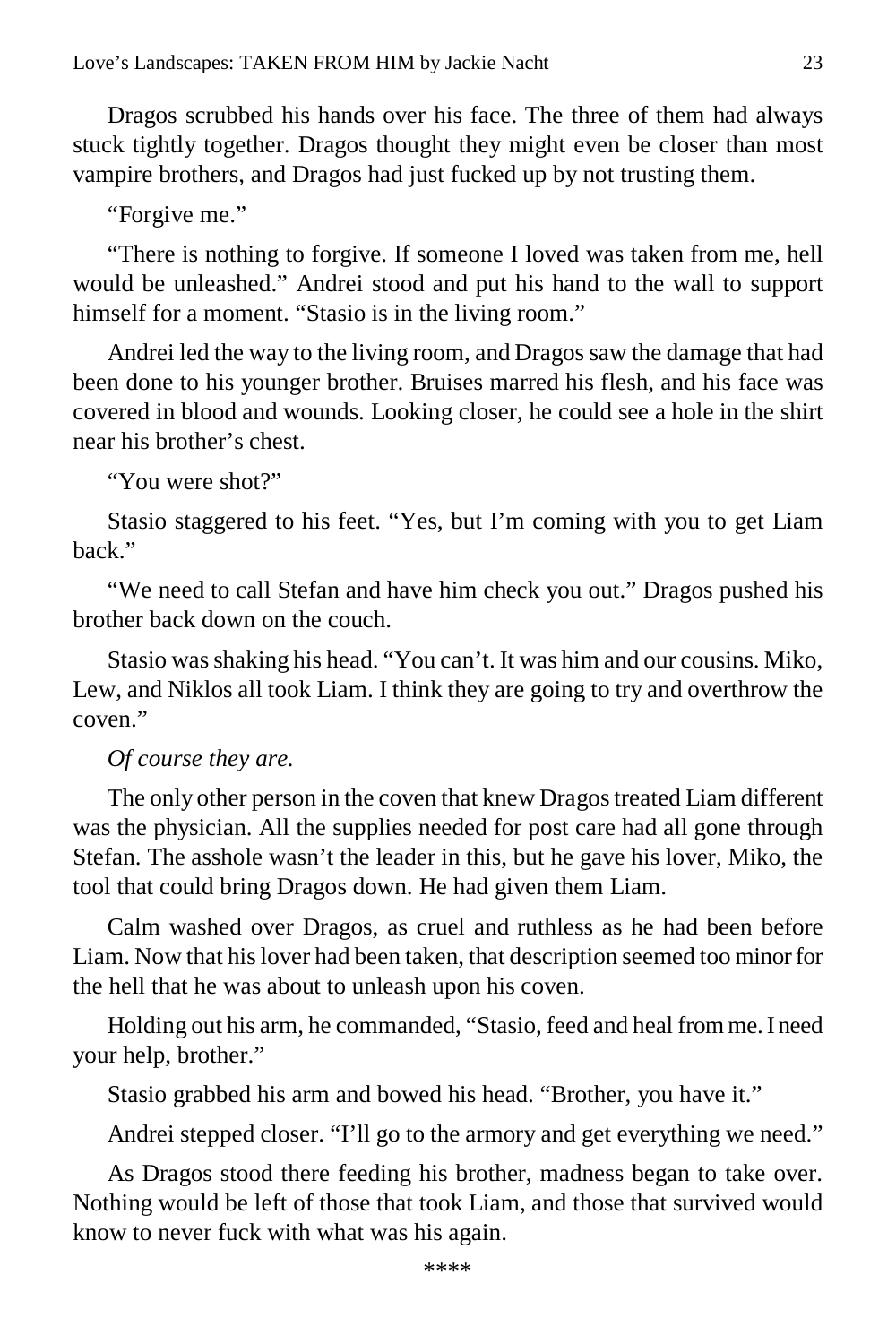<span id="page-23-0"></span>Pain flared in Liam's subconscious. Moaning pitifully, he was determined to wake up, get his bearings, face what was to come.

The hiss was all he heard before he felt someone snap a whip against his back. Liam screamed as he woke. The searing pain came over and over; he struggled only to find his arms were tied between two poles. There was so much pain, even the feel of his blood running down his back was too much to bear.

Niklos stopped and laughed. "Look how well it tears his flesh. Such a weak half-breed."

Miko stepped closer and faced him, squatting into his line of vision. Behind him stood a nervous looking Stefan. "I never knew what he saw in you. All those times he brought you to the coven meetings, I expected… more. Nothing. You are nothing. Yet we can take over everything just by destroying a piece of shit like you."

Liam let out a hoarse laugh. "You think you have brought down the Vampire King by taking me from him. You have unleashed the harbinger of death. You will die, and I will relish every moment of it for your betrayal."

"If you live that long. Tell me, how are you with sun, halfling?" Miko laughed as he stood and turned, drawing a blade and stabbing Stefan in the heart. "Another weakness eliminated. Useful for information, but that was all he was good for."

Stefan eyed Miko with such shock at his betrayal as he grasped at the blade sticking out of his chest. He tried to say something before he fell face first in the dirt. The doctor bled out before Liam.

"Do you fear death, halfling?" Lew said as he circled him with the barbed whip, flipping the handle in his hand.

"No," Liam whispered. Dragos would come for him, and he would smile upon their deaths even if he was to go to the hereafter shortly. Even now, his Vampire King was on the hunt. He didn't only wish it; he knew.

Lew laughed as he swung the whip, lashing his stomach. Flesh tore under the barbs, and he could not contain his scream. Two more times, Lew whipped his stomach before he circled to his back to ravage it until Liam had to wonder if there was any flesh left.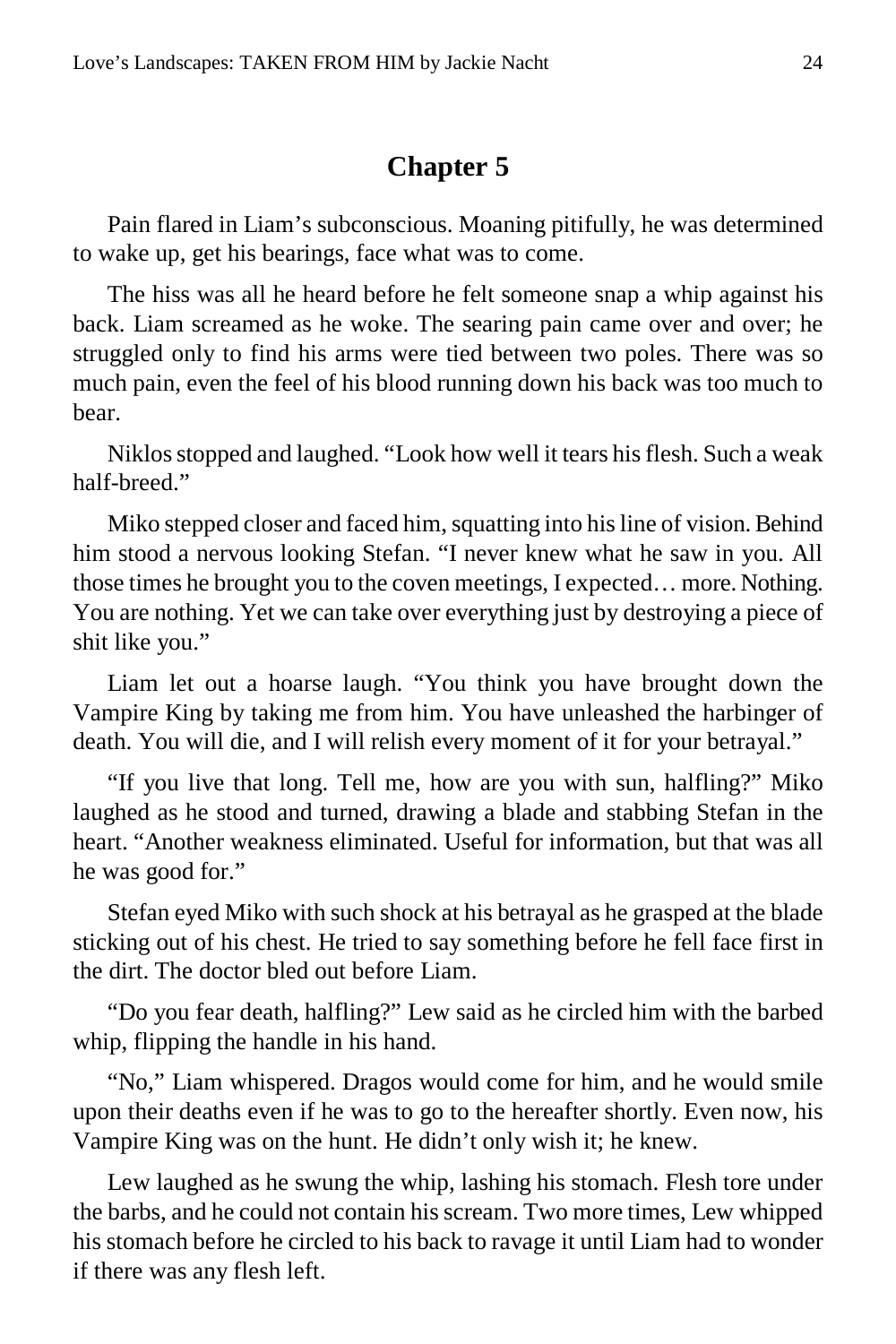Liam slumped in the bindings as rain began to fall. Unable to hold his head up any longer, he let his head drop forward, chin touching his chest. He hissed as even the droplets of water were too much for his tortured body.

Miko laughed, "Sun is up in half an hour. Let's see if a halfling can survive throughout the entire day. But before I go…" Miko lifted his hand, which held a pair of pliers. Liam tried to shake his head, but someone from behind held him tightly. His tiny fangs were pulled from him as if they had not been truly attached, but the pain, God, the pain was excruciating. There was only so much more he could take. Thankfully, his mind was in accord because he finally succumbed into blessed darkness.

\*\*\*\*

The next time Liam woke, he could barely open his eyes. Blinding light bore down on him. Tugging at his hands, Liam realized he was still tied out in the yard. He was in so much agony that he couldn't even cry out in pain anymore.

The sun couldn't kill him like a full-blooded vampire, but it could do one hell of a lot of damage to him. Add in the hours of torture he'd gone through before daybreak, and Liam would be lucky to live out the day.

The sun's passage dragged on as his back painfully blistered.

"He'll come for me. He will." Liam whispered over and over through dry, cracked lips.

Finally, a small reprieve hit him during the day as dark clouds blew in, announcing more rain to come. The storm that hit would send others to hideaway in their basements. But Liam had to endure the painful hail and storm while still tied outside.

At last, the sun began to sink in the sky. He only wanted to see Dragos one last time. He knew his lover would come for him tonight. "I can make it. I just want to say goodbye," Liam whispered as he hung in his bindings, awaiting the night's torture.

All too soon, the sound of footsteps came from the direction of the house, and the three cousins approached along with several other coven members. Liam couldn't believe there were a dozen or so waiting to betray the Vampire King. Were they mad? Did they really think these assholes could overtake Dragos?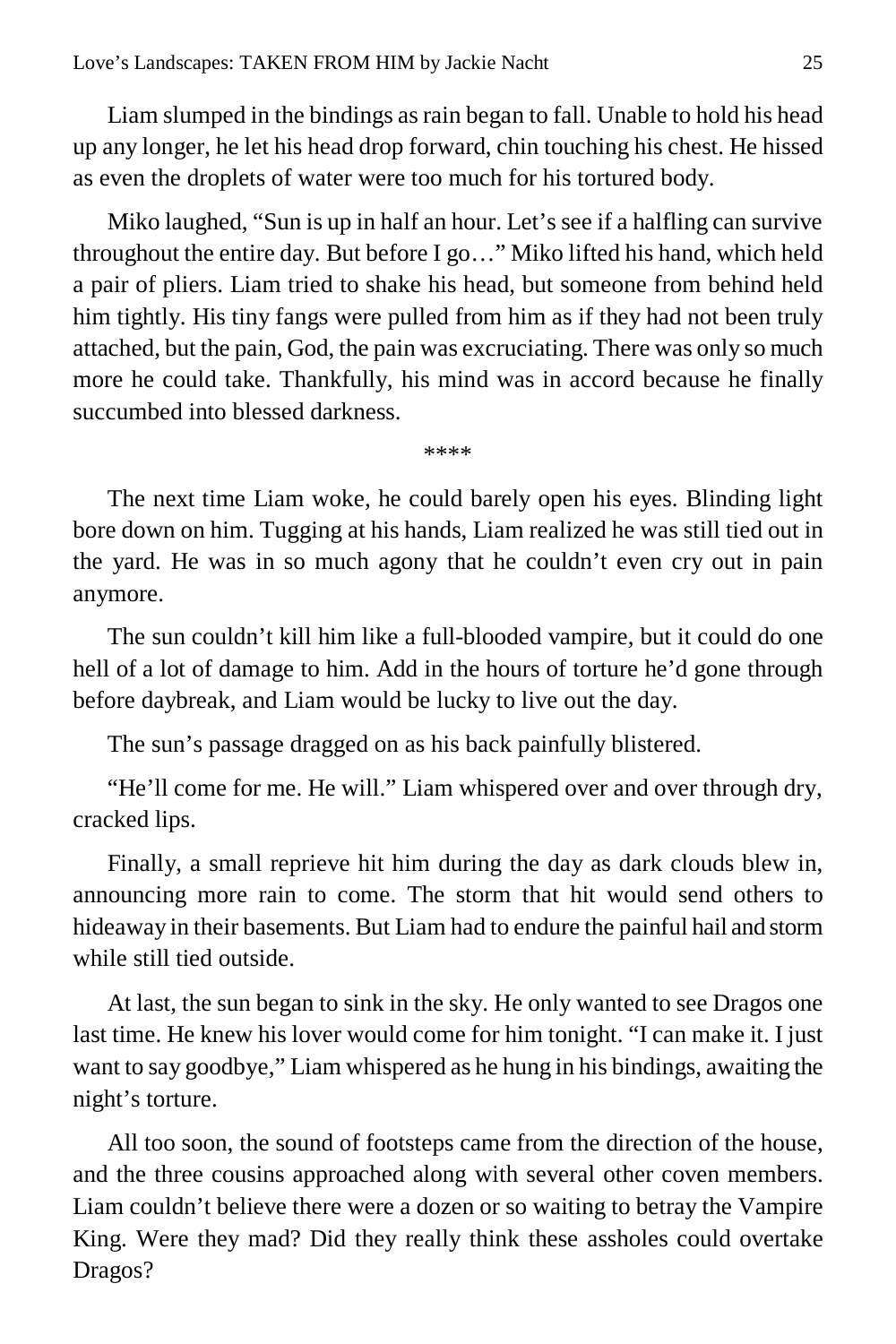Miko approached with a whip in hand. Liam knew he could not survive another night. He was simply waiting to see the vengeance that would be meted out once Dragos arrived.

Miko began his punishment on sunburned, torn flesh, and Liam didn't even have the strength to do any more than hang there and take it.

Four, five, six… the whip hit his flesh. The crowd gathered around began to cheer at his pain. To laugh as each drop of blood spilled on the ground.

Fourteen, fifteen, sixteen… The smell of sex and blood filled the air as vampires became aroused and began feeding and copulating at the sight of his life being extinguished. They were more repulsive than the lowest creatures.

Too many strikes to count… The world blessedly went deathly quiet around him. Had he lost his senses, then? With the last of his strength, Liam lifted his head and locked gazes with Dragos. The Vampire King stood before him, flanked by his brothers in the center of the crowd. He was armed to the teeth with weapons Liam could not even recognize. The air around the Vampire King had stilled, as if it was even afraid to provoke the wrath of the vampire.

Liam mouthed, *I love you.*

His Dragos had come for him. It was okay to surrender to the darkness. Closing his eyes, Liam accepted death.

\*\*\*\*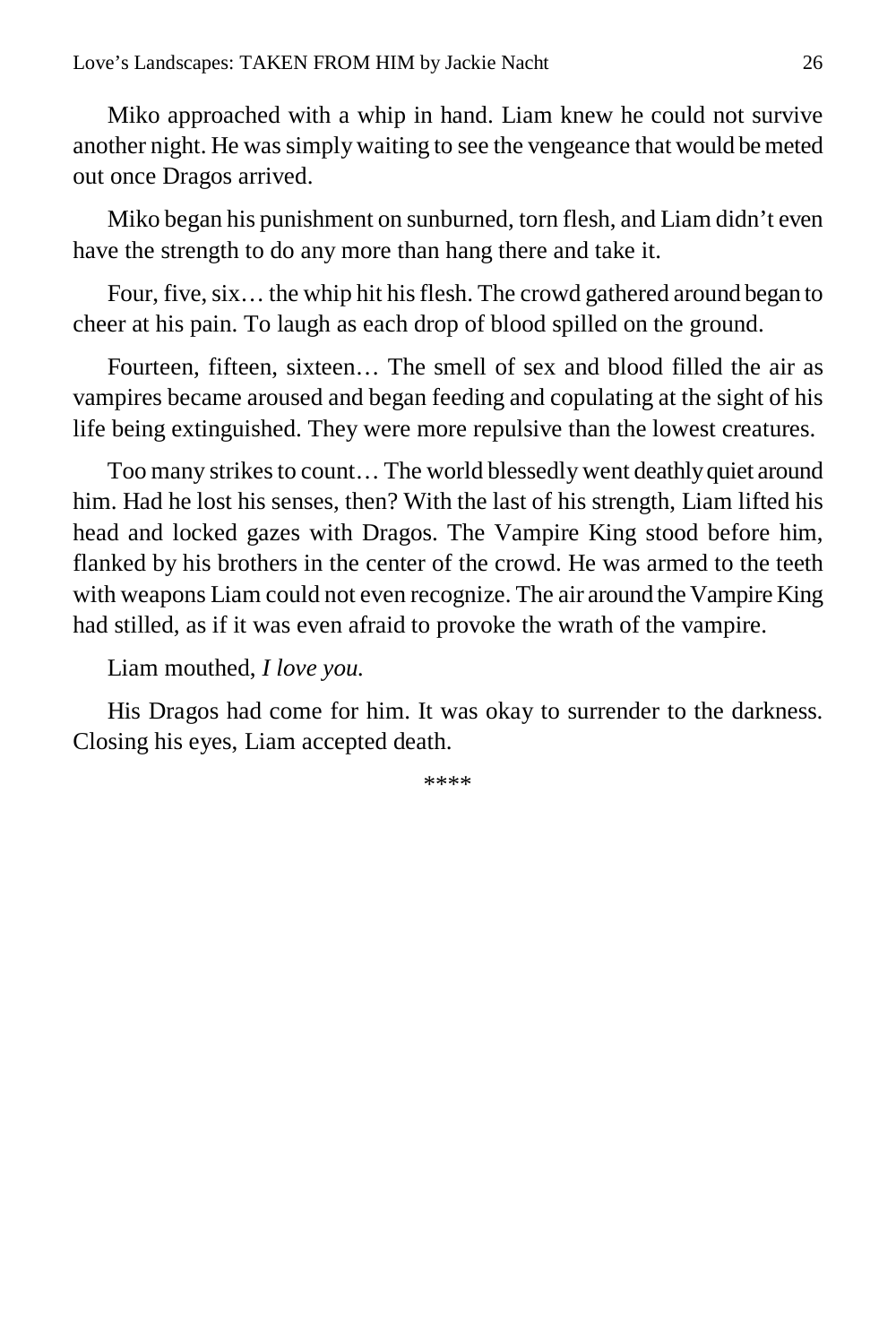<span id="page-26-0"></span>Dragos stared as the only man he had ever loved closed his eyes. Even from his vantage point, Dragos could see that Liam was at death's door and about to journey through.

Coven members surrounded him and his brothers, and he pulled out his samurai sword, waiting for whatever stupid fuck was willing to try to take a piece of him first.

His own cousin stood across from him, smirking as he held the whip in his hand, a whip covered in Liam's blood.

Miko sauntered around Liam, cocky and sure of himself. How quickly his coven had forgotten the extent of his ruthlessness. He would not make that mistake again.

Miko stood next to Liam and patted his lover's dirty hair. "Unbelievable that you could love such a piece of scum. Have you no pride in your blood? This coven is sick of looking at this pet every fucking gathering. I'm sick of seeing our coven go into the gutter being led by something that could care for such trash."

A few of the coven members fidgeted in their spot at the words. Their discomfort would not save them. Those that chose to come and side with his cousins, to witness Liam's torture, would soon know the consequences.

"Have you nothing to say for yourself?" Miko spat at him. "It's time for a change. Lew, Niklos, and I are taking over."

"Who decided?" Dragos asked softly.

Miko raised a brow. "I did."

Before anyone could utter another word, Dragos moved with a speed none of his kind possessed, his sword sweeping with the same speed and precision. When Dragos stopped, he had returned to the same spot where he had stood, his expression grim as Lew's head dropped from his neck to the muddy earth. With a louder thump, Lew's body followed a moment later.

Miko whipped his gaze to his brother as he fell, then released a scream and charged Dragos. Dragos unleashed all his righteous anger upon the coven members. With a swing of his sword, he gutted one before turning his attention to beheading another. As blood poured, Dragos' mind craved vengeance even more.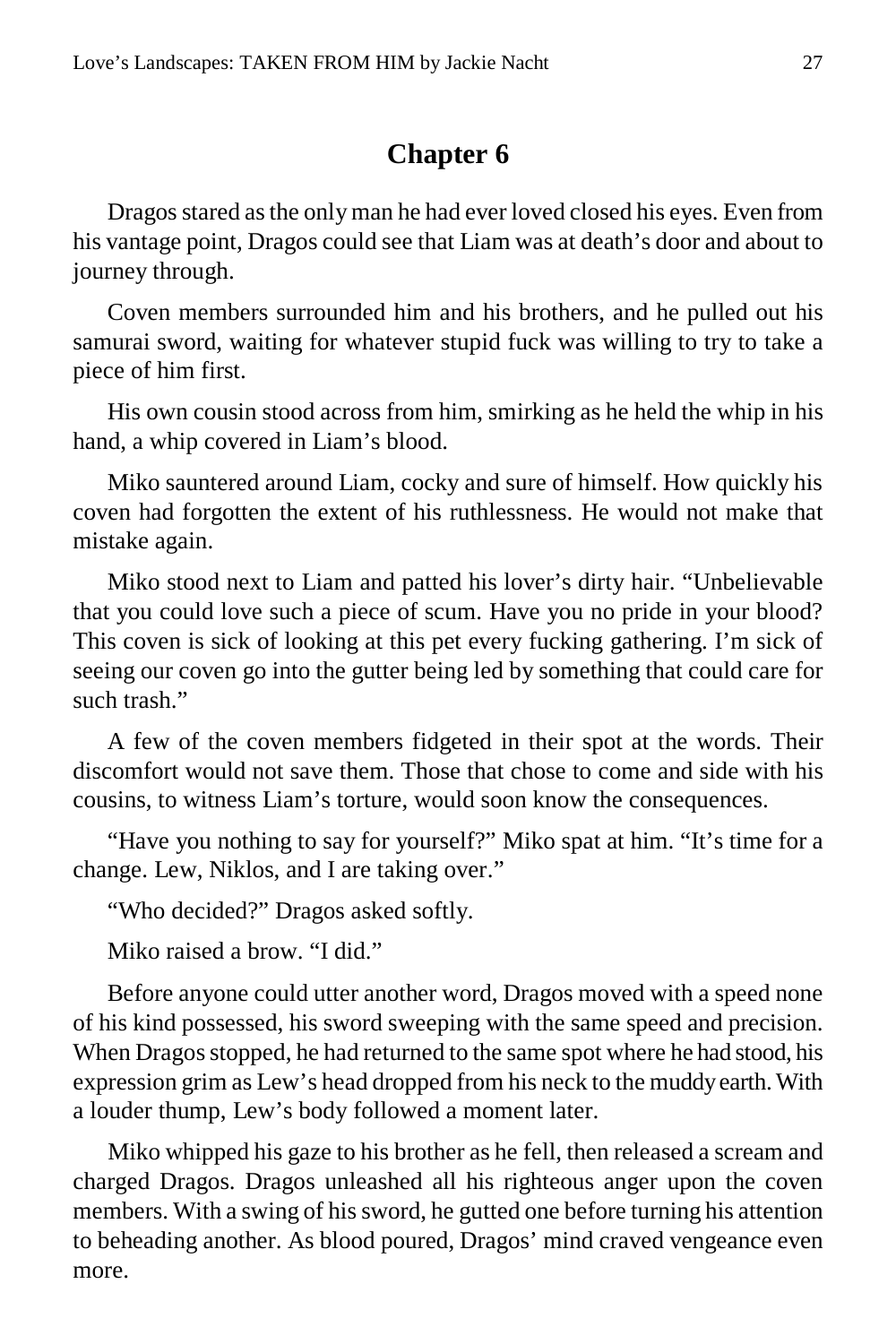Miko met him head-on, and Dragos took his time killing the foolish vampire. Limb by limb, he cut the vampire down. Stabbing and cutting until no one could recognize the vampire. He lay on the ground, looking as horrid in death as he had in his vampiric life.

Dragos turned to watch as Andrei and Stasio ran after a retreating Niklos, hacking at their last dearest cousin.

Then Dragos turned on the rest of the coven members who were present as screams filled the air. He had no mercy for any of them. They were no longer to be trusted. He would not let anyone live that could turn on him, his family, or those who chose loyalty to his leadership.

Madness crept in, and as each vampire fell before him, the more savage he became. This was who he was before Liam had tamed him, made him see the light in life. Without his Liam, the world was dark, and he would make sure anyone who betrayed him would never know light again.

The world around him grew quiet as his roar filled the night sky. Pain and anguish for the man he loved filled the sound. Crazed with grief, he yelled to Andrei. "Bring the fallen over here."

Dragos used his sword to untie Liam, who fell into his arms. Dragos felt for a pulse and shook with physical pain when he found none.

Stasio approached with two headless vampires. "What do you need?"

"I need their blood. All of them. Those who wronged Liam will bring him back." Dragos gently laid Liam on the grass, trembling as he realized that Liam's flesh was shredded. Making a decision, Dragos drew his dagger, and on Liam's neck, shoulder and arm, Dragos began carving the beautiful symbols with swift, efficient cuts. He would not have Liam remember his torture by having the marks of a whipping be permanent. His symbols with the combined blood would heal into a beautiful scarification where the others of Liam's torture would disappear.

"Dragos, all of their blood? Do you know how powerful…" Stasio trailed off.

Dragos turned to stare up at his brother. "That is why you need to prepare yourself as well. We will all do this, and no one will fuck with us ever again. Do you understand?"

Stasio nodded before he turned and rushed away to do his bidding. "Andrei, hurry up!"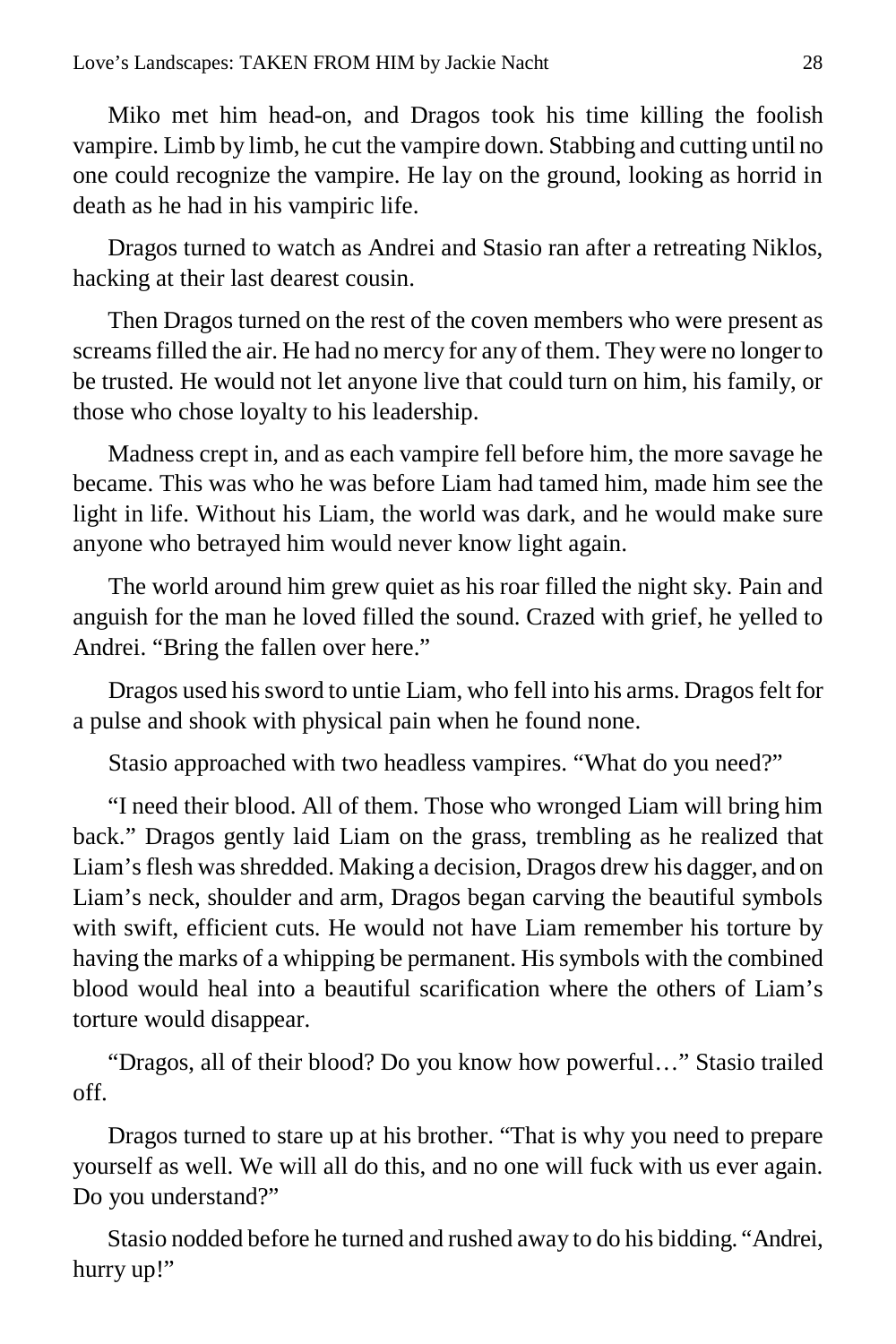As soon as the last carving was done on Liam, Dragos turned the blade on himself, cutting his wrist deeply. Taking the wrist, he dripped it over a carving on Liam's neckline, smearing the drops so that the cut turned dark crimson immediately.

Dragos was so intent on his task that he didn't notice as his brothers knelt beside him with their own wrists cut to aid in healing the markings, dripping their blood into the carvings on Liam's flesh. The wounds darkened and Liam soon began to moan.

Dragos pushed back Liam's hair, kissing pale lips. "I'm here, Liam."

Dragos, Stasio, and Andrei then got to work taking each coven member's blood and dripping it into one of Liam's carvings. The last one to be used was Miko. Dragos concentrated on a small carving on the back of the shoulder, dripping Miko's blood inside the cut.

Behind him, Dragos could feel his brothers begin carving new markings and covering his back with the betrayer's blood. Strength, the likes of which he had never felt, began to creep into each cell of his body.

No one knew why, but the blood of a deceased vampire was far more powerful than feeding off a live one. In fact, to keep from destroying their own kind, it had been law that you could never take the death blood of a vampire except under one circumstance, justice. These vampires had all done Dragos and his family wrong, and now their blood would be his payment. Other vampires would see it too, because death blood unnaturally marked flesh wounds to heal as a dark crimson scarification.

The amount of death blood they were all taking in would make them powerful enough to keep others fearfully at bay. Their bodies covered in scarifications would be the only warning others would have that they were greatly outmatched.

Liam's neck, shoulder, and arms carving darkened as the halfling began to turn from the blood scarifications. The other wounds to his body showed small signs of healing.

Dragos picked up his lover. "We need to get him back to the house. It'll take a couple of weeks for him to completely turn and heal, and I want to get him as comfortable as possible immediately."

Andrei nodded and ran to retrieve a vehicle.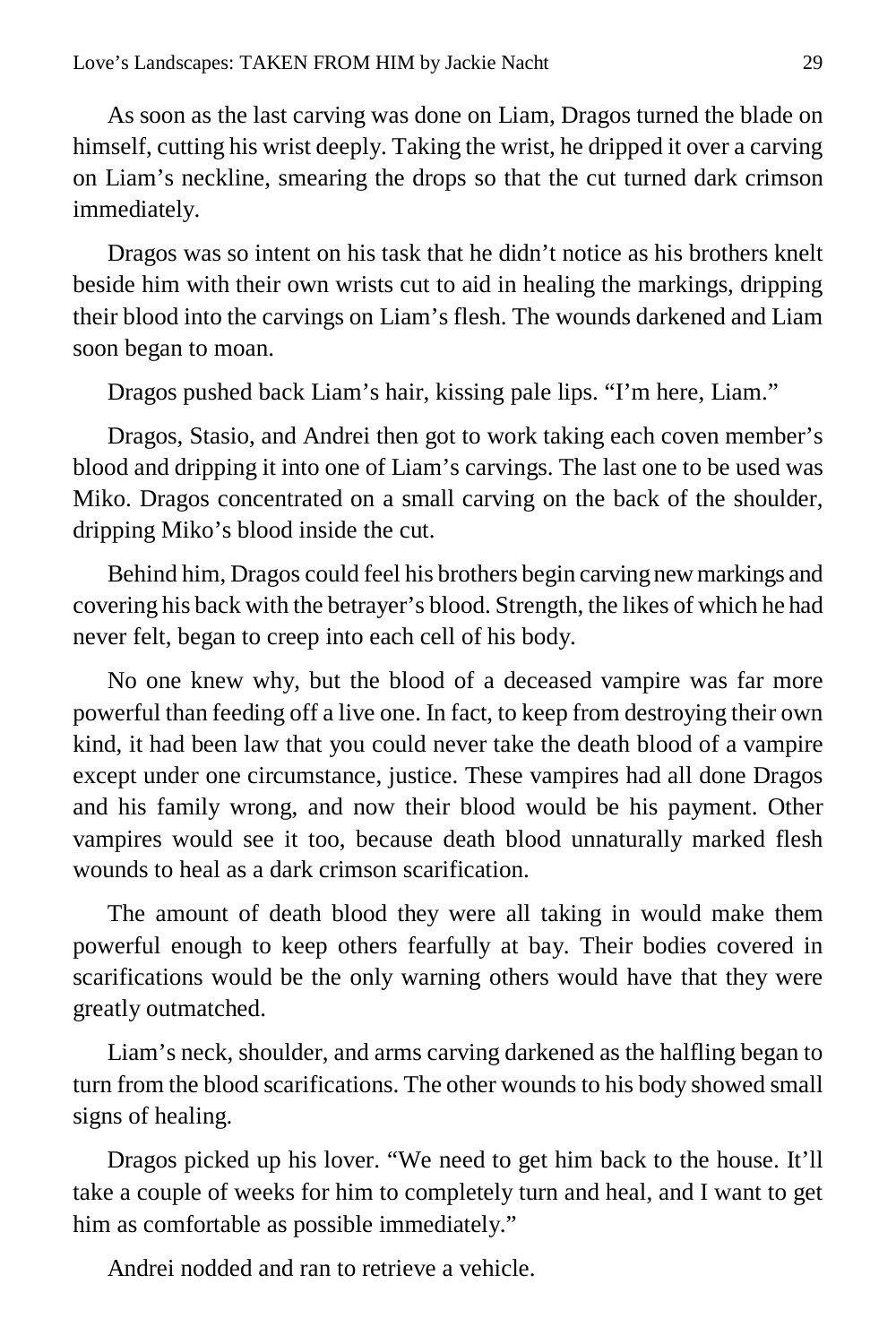Dragos leaned down and kissed Liam on the lips. It had taken two days to find him. Never again would they be apart.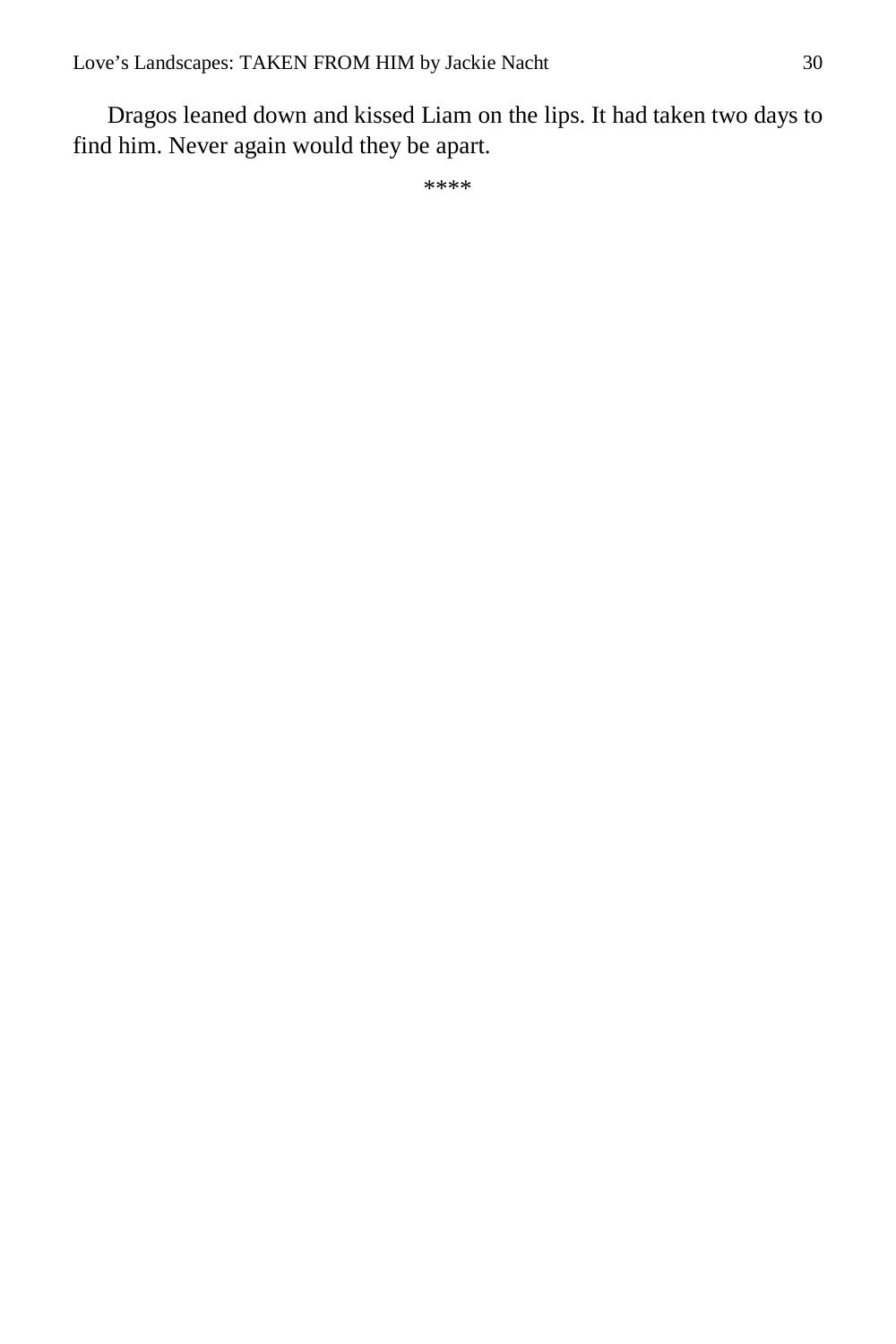<span id="page-30-0"></span>Liam stirred in his sleep. Upon opening his eyes, he realized his feverish nightmares had him soaked through to the sheets again. For the last two weeks, all he'd done was sleep, change clothes, talk to Dragos, and have the worst fucking nightmares.

Scrubbing a hand over his face, Liam sat up, recalling what he had seen in the dream. In it, Dragos had been the one to be whipped and tortured. To him, there was nothing worse he could possibly imagine. Taking a deep breath, he tried to calm himself. He knew it had been a silly dream. No way could Dragos ever be put in that position. He was too powerful… especially now.

The door opened, and Dragos walked in with a tray in hand. Thoughts of the nightmare vanished as Dragos approached the bed and sat on it. "I brought you your favorite."

Liam stared down at the stack of fluffy blueberry pancakes. His stomach rumbled, and Liam chuckled. "Thank you. I guess I'm a little hungry."

Dragos situated the tray in front of Liam and maneuvered to straddle him from behind. Those powerful hands worked at the muscles on Liam's shoulder as he cut into his pancakes.

He ate heartily of the food, enjoying the massage to his aching muscles. Finally, when he couldn't take another bite, Liam pushed the tray away.

Dragos murmured from behind him, "Let's get you in the shower."

Liam turned and kissed Dragos softly. "Will you join me?"

Dragos nodded as he got up and grabbed Liam's hand. He led him to the luxurious bathroom. Liam stood by as Dragos started the shower, getting the water warm. Liam stripped off the pajama pants. He needed to wash off the effects of last night's nightmare.

Dragos stepped in, and Liam followed, feeling the warm water wash away the last traces of the night before. Moaning, Liam tilted his head up toward the double-headed shower. The body spray that lined the wall soothed the leftover tension.

Dragos swept his hands down Liam's arms from shoulder to wrist, along the lines of his new crimson scarifications.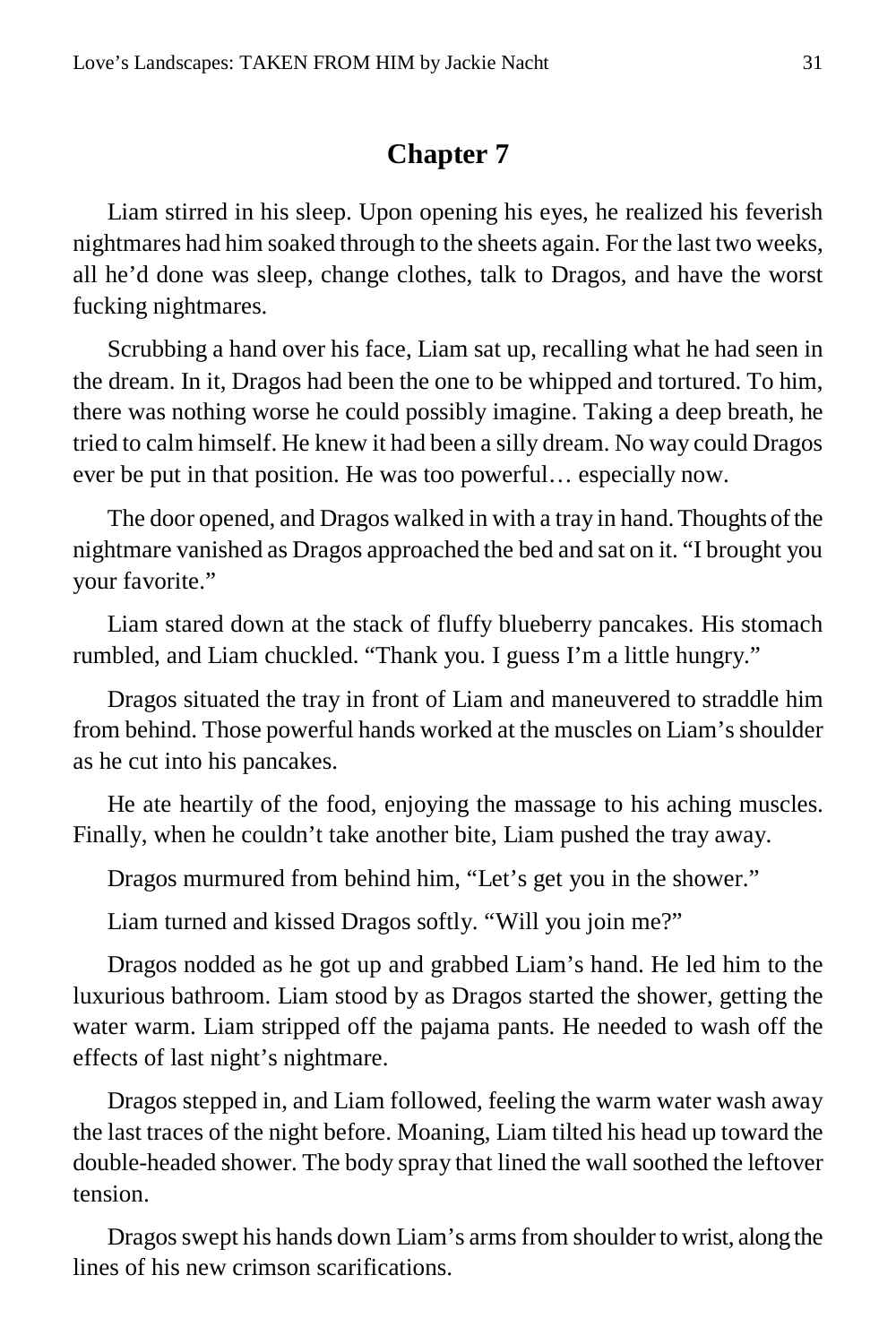"You haven't talked about these," Dragos murmured. "I wanted it to be more private when I changed you."

"I know why you had to do it, Dragos. I think they're beautiful." Liam saw Dragos didn't believe him. He knew what Dragos was thinking; they were a reminder of his capture. "These are to keep me safe, Dragos, and to keep you safe as well."

Dragos leaned down and kissed him. "I wish we had more time, but the coven will be here soon."

Liam reached up and pulled Dragos down in a deep kiss. His new fangs nicked Dragos' lips and Liam sucked the crimson into his mouth. Tongues dueled as Liam reached down and grabbed Dragos' cock, pressing it to his. Using two hands, he stroked both of them together.

Dragos pulled back from the kiss and hissed at the ceiling. "Feels good."

"Do we have time for this?" Liam nipped at Dragos' neck. The delicious slide of their cocks rubbing together caused Liam to moan. *Feels so fucking good!*

"We'll fucking make the time. I'm not going anywhere but…" Liam felt Dragos' hand move one of his to the side so they were both working their cocks together.

Liam moaned, already on the edge. Having their cocks rub against one another in Dragos' grip was more than he could take. With a huff, Liam came, splashing cum all over their hands and stomach. A few strokes later and Dragos joined him, shouting out his climax.

They held each other as they tried to get their breathing under control.

Dragos kissed the nape of his neck. "I love you. Forevermore."

Liam stared up at Dragos. God, how he loved this vampire, and he was lucky enough he would get to share their lives together forever. "I love you," Liam murmured before he brought Dragos down for a kiss. The coven could wait.

\*\*\*\*

An hour later, Liam stood with calm dignity at the front of the closed double doors. He had a new persona on this time. No more was he the obedient pet of the Vampire King. His throat bore no jewelry. His chest was bare for all to see as he stood adorned in black silk pants.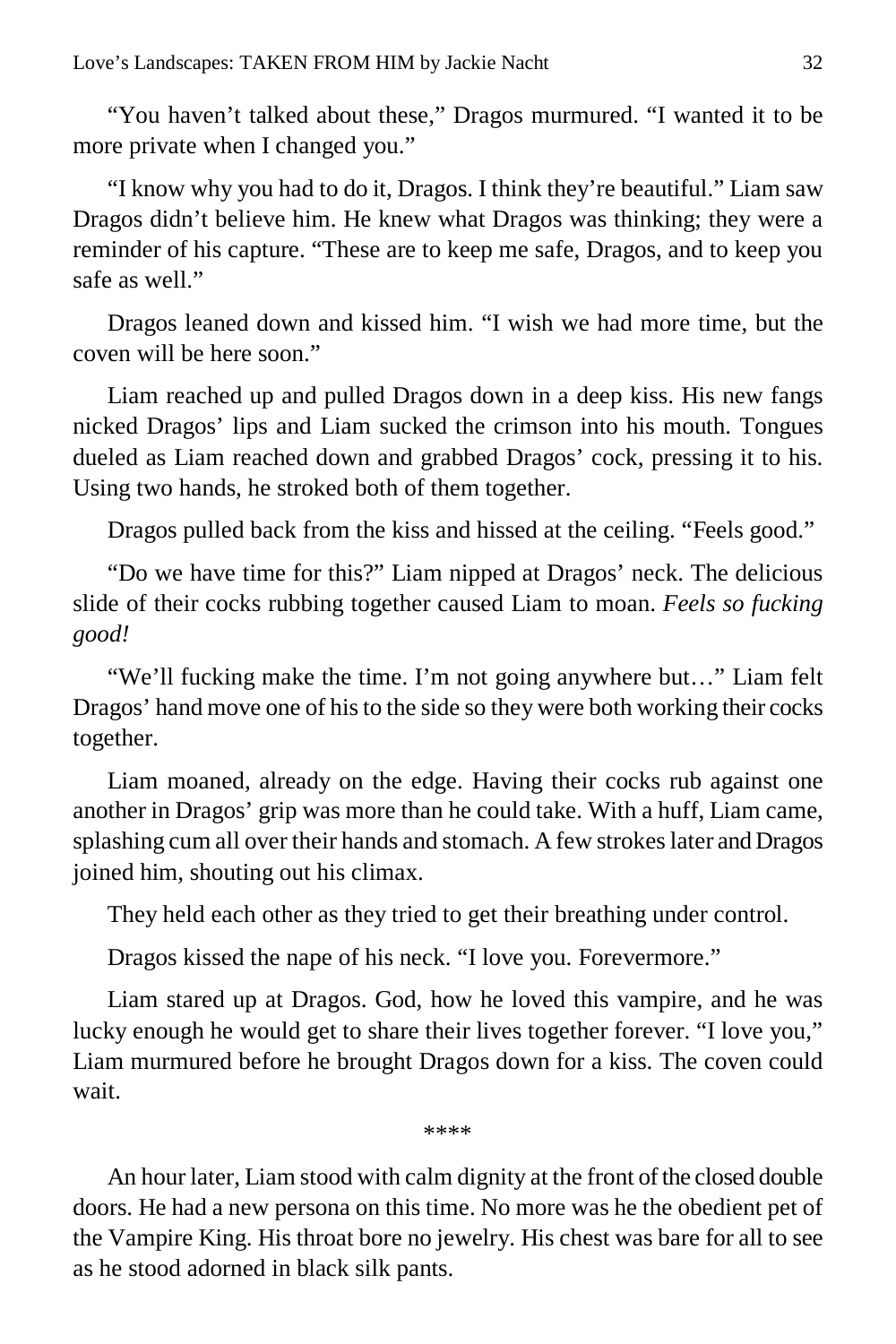The double doors opened, and Liam held his head high as he kept his gaze directed to the end of the hall. Dragos stood in front of the coven with his two brothers. All three of them were wearing the same black silk pants that Liam wore, showing off each and every one of the crimson scarifications. They were a powerful sight to behold, and everyone in the coven knew it. Liam stepped forward and began walking, not turning as the murmurs and the shocked gasps began.

Each and every mark on his upper arms, neck, and shoulders was a testament to his strength. He might be a turned vampire, but he had enough crimson to never be thought of as a weakness to the Vampire King ever again. No one would fuck with him, or Liam would end them himself.

Strength coursed through his veins as he continued to gaze at his lover, his partner, his groom. Dragos didn't smile, but his eyes finally held what Liam always hoped would one day be possible. They showed his love for Liam.

Liam stepped up to where Dragos stood, flanked by his brother.

Dragos reached out and, without pausing, took Liam in a deep kiss in front of the coven. The coven remained quiet as Dragos claimed him for all to see. The kiss went on far longer than was necessary, but Liam couldn't care what the others thought. No one could hurt the four of them again.

Dragos pulled back and reached out his hand to his brother, Andrei. Into Dragos' grasp, his brother placed a beautiful yellow-gold necklace with dark rubies throughout. It wasn't as long as the other or even as big. It was more of a thin collar than anything else.

Dragos turned to stare at him. "I love you. I want to show everyone who is here now that we are united as one, that you are my equal. Will you wear this symbol that you are mine forevermore?"

Too overcome with emotion, Liam could only nod. Dragos wrapped the necklace around Liam's neck and leaned over his shoulder to clasp the collar.

Liam stared up at Dragos. "I wish I had something to give you."

"You have. You gave me love but…" Dragos trailed off as Stasio came forward and handed Liam an identical necklace.

Liam stared up at Dragos, and his lover whispered to him, "However, I want everyone to know you have just as much a claim on me."

Liam's hand shook as he clasped the necklace around Dragos' thick neck. Pulling back, Liam adjusted the necklace so it sat centered at Dragos' sternum.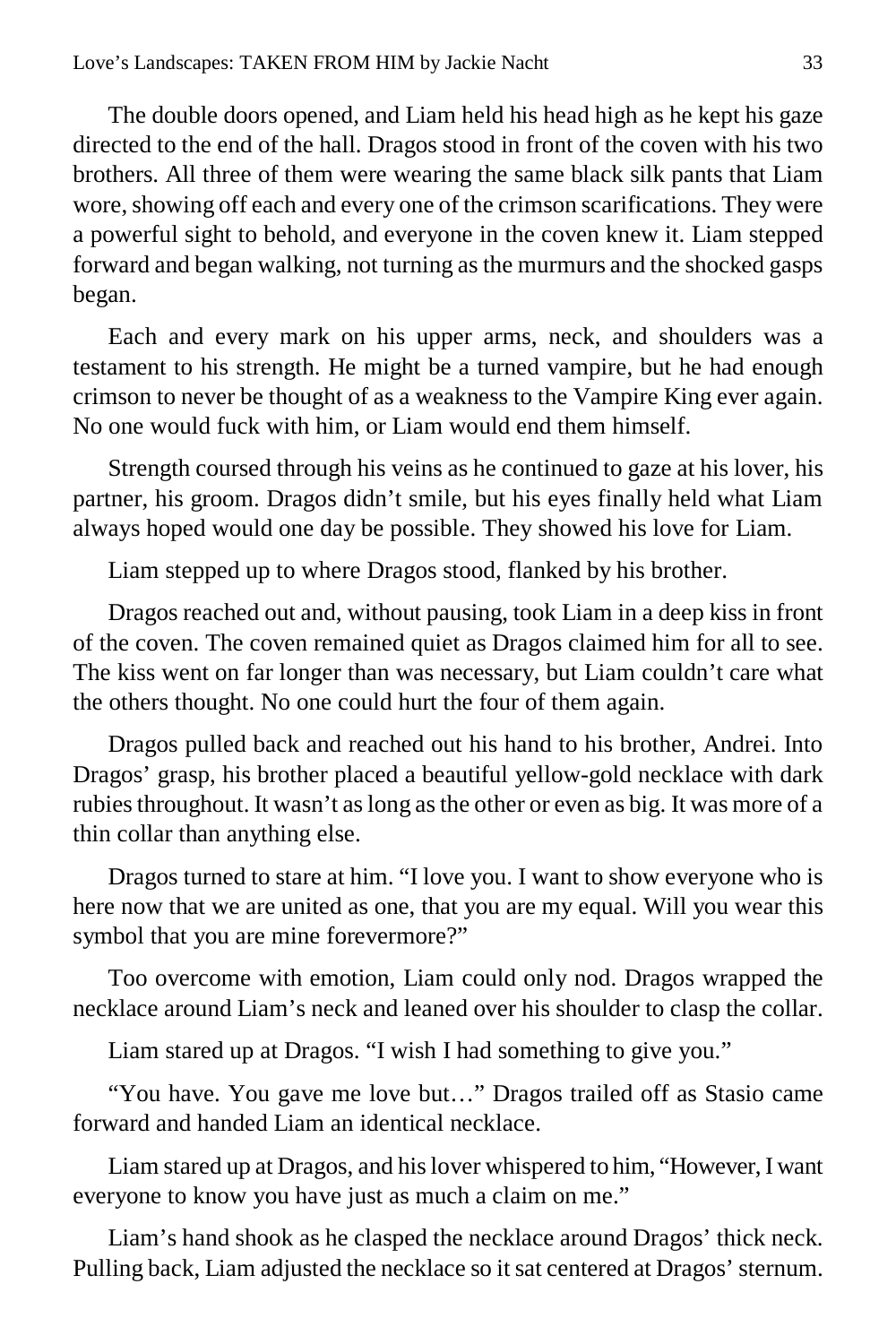Dragos wrapped his arms around Liam and kissed him. This kiss was for all to see, to claim and display that the two were equals, united, and that love was their most deadly weapon against those that threatened them.

Liam poured his love into the kiss, remembering how Dragos had taken him in and looked at him in a light that no one ever had. How Dragos had saved him from his enemies and changed him so they could be together eternally.

Pulling back, Liam whispered, "I love you."

Dragos held him and murmured into his shoulder, "I love you, my Liam."

### **The End**